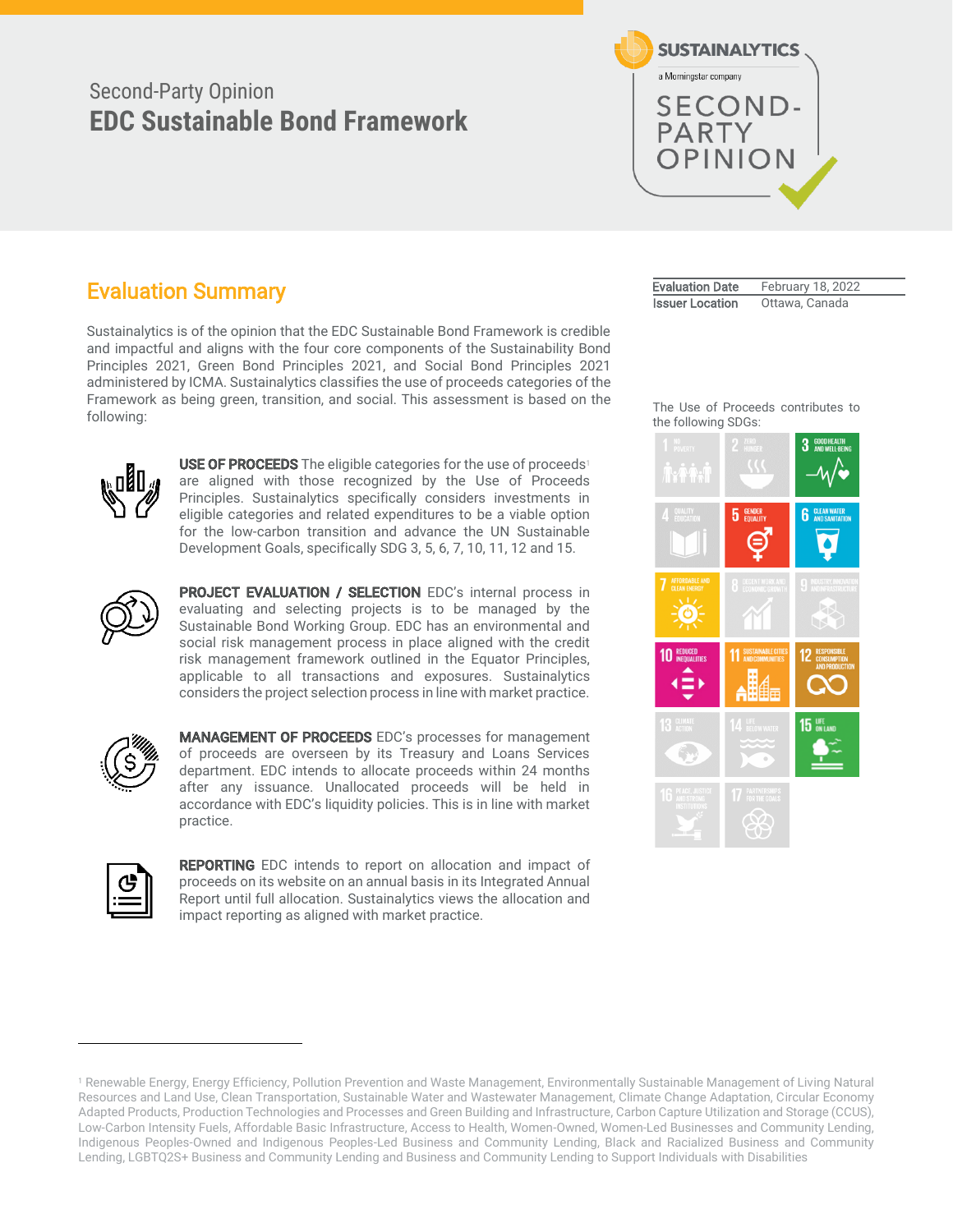

# **Table of Contents**

| Section 1: Sustainalytics' Opinion on the Alignment of the Framework with Relevant Market Standards 5 |  |
|-------------------------------------------------------------------------------------------------------|--|
|                                                                                                       |  |
|                                                                                                       |  |
|                                                                                                       |  |
|                                                                                                       |  |
|                                                                                                       |  |
|                                                                                                       |  |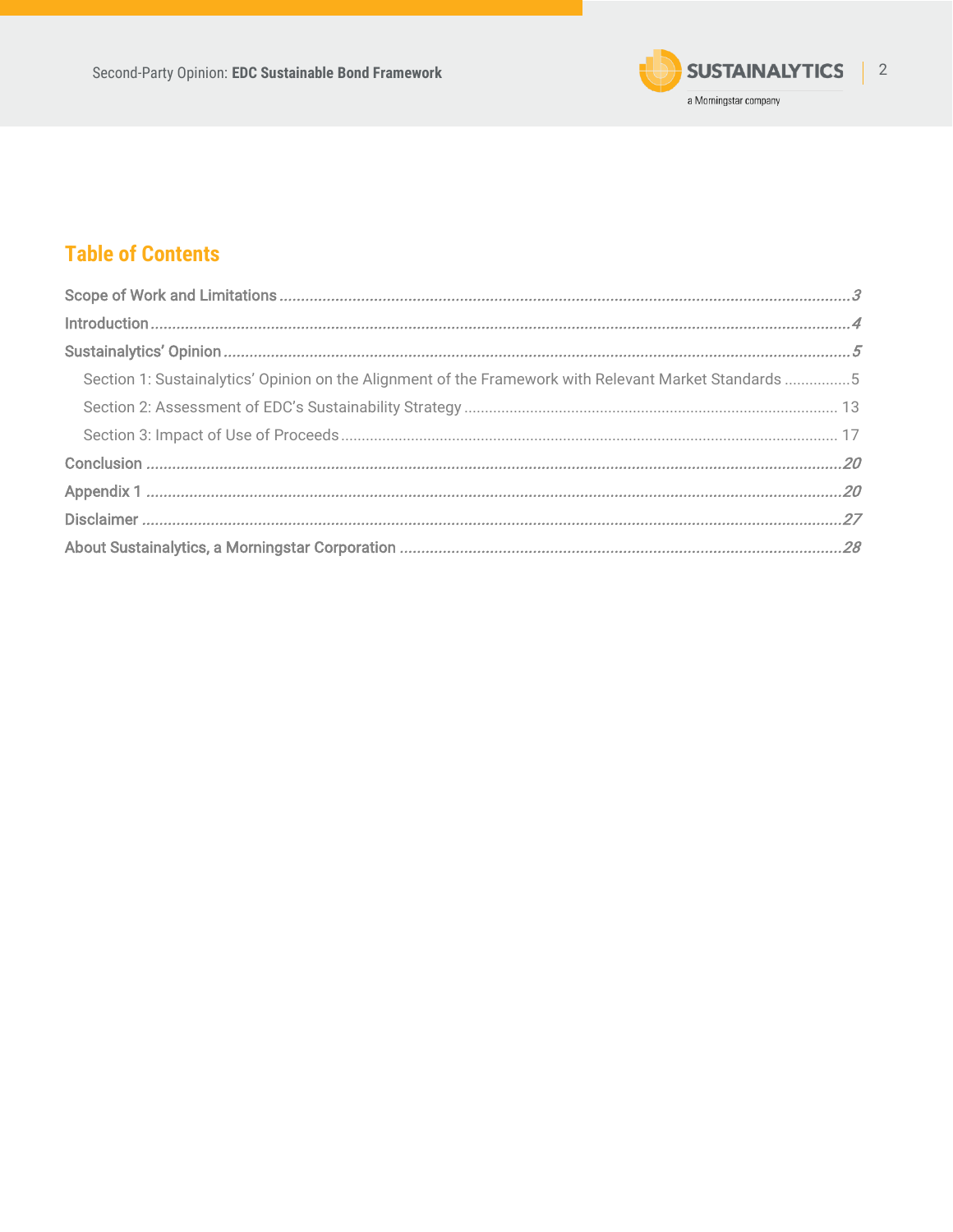

# <span id="page-2-0"></span>**Scope of Work and Limitations**

Sustainalytics' Second-Party Opinion reflects Sustainalytics' independent<sup>2</sup> opinion on the alignment of the reviewed Framework with the current market standards and the extent to which the eligible project categories are credible and impactful. As part of the Second-Party Opinion, Sustainalytics assessed the following:

- The Framework's alignment with the Sustainability Bond Guidelines 2021, Green Bond Principles 2021, Social Bond Principles 2021 as administered by ICMA;
- The credibility and anticipated positive impacts of the use of proceeds $\mathrm{^{_3}$ ; and
- The alignment of the issuer's sustainability strategy and performance and sustainability risk management in relation to the use of proceeds.

As part of this engagement, Sustainalytics held conversations with various members of EDC's management team to understand the sustainability impact of their business processes and planned use of proceeds, as well as management of proceeds and reporting aspects of the Framework. EDC representatives have confirmed that:

- (1) They understand it is the sole responsibility of EDC to ensure that the information provided is complete, accurate or up to date;
- (2) They have provided Sustainalytics with all relevant information; and
- (3) Any provided material information has been duly disclosed in a timely manner.

Sustainalytics also reviewed relevant public documents and non-public information. This document contains Sustainalytics' opinion of the Framework and should be read in conjunction with that Framework. Any update of the present Second-Party Opinion will be conducted according to the agreed engagement conditions between Sustainalytics and EDC.

Sustainalytics' Second-Party Opinion, while reflecting on the alignment of the Framework with market standards, is no guarantee of alignment nor warrants any alignment with future versions of relevant market standards. Furthermore, Sustainalytics' Second-Party Opinion addresses the anticipated impacts of eligible projects expected to be financed with bond proceeds but does not measure the actual impact. The measurement and reporting of the impact achieved through projects financed under the Framework is the responsibility of the Framework owner.

In addition, the Second-Party Opinion opines on the potential allocation of proceeds but does not guarantee the realised allocation of the bond proceeds towards eligible activities.

No information provided by Sustainalytics under the present Second-Party Opinion shall be considered as being a statement, representation, warrant or argument, either in favour or against, the truthfulness, reliability or completeness of any facts or statements and related surrounding circumstances that EDC has made available to Sustainalytics for the purpose of this Second-Party Opinion.

For inquiries, contact the Sustainable Finance Solutions project team:

Ijeoma Madueke (Toronto) Project Manager Ijeoma.madueke@sustainalytics.com (+1) 647 317 3631

Nadia Djinnit (Toronto) Project Support

Aishwarya Ramchandran (Toronto) Project Support

Chetna Chauhan (Mumbai) Project Support

Guilherme Grunthal (Toronto) Client Relations susfinance.emea@sustainalytics.com (+1) 289 217 5024

<sup>&</sup>lt;sup>2</sup> When operating multiple lines of business that serve a variety of client types, objective research is a cornerstone of Sustainalytics and ensuring analyst independence is paramount to producing objective, actionable research. Sustainalytics has therefore put in place a robust conflict management framework that specifically addresses the need for analyst independence, consistency of process, structural separation of commercial and research (and engagement) teams, data protection and systems separation. Last but not the least, analyst compensation is not directly tied to specific commercial outcomes. One of Sustainalytics' hallmarks is integrity, another is transparency.

<sup>&</sup>lt;sup>3</sup> For the use of proceeds assessment, Sustainalytics relied on its internal taxonomy, version 1.11, which is informed by market practice and Sustainalytics' expertise as an ESG research provider.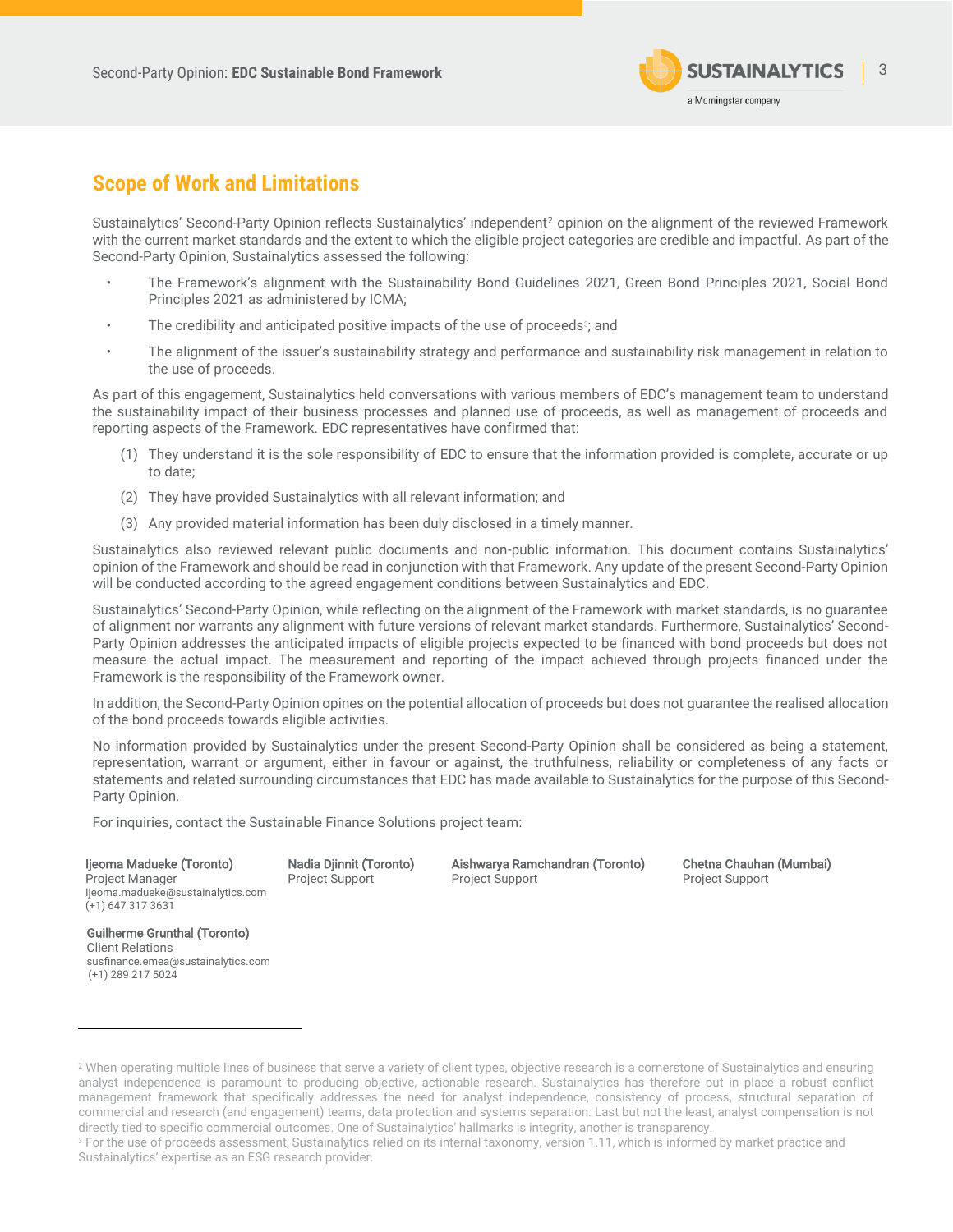

### <span id="page-3-0"></span>**Introduction**

Export Development Canada ("EDC", the "Corporation", or the "Issuer") is Canada's official credit agency and a self-financing Crown corporation which engages in the provision of insurance and financial services. EDC offers bond products, financing, insurance, and risk management solutions to help Canadian exporters and investors expand their international business. In 2020, EDC served more than 24,000 companies, facilitated \$102.5 billion in business, supported 487,948 domestic jobs and generated \$64.6 billion, or 3.4%, of the national GDP. The Corporation was founded in 1944 and is headquartered in Ottawa, Canada.

EDC has developed the EDC Sustainable Bond Framework (the "Framework") under which it intends to issue green, social and transition bonds and use the proceeds to finance and/or refinance, in whole or in part, existing and/or future projects that facilitate the transition of the Corporation's operations to a low-carbon economy.

The Framework defines eligible green categories in the following areas:

- 1. Renewable Energy
- 2. Energy Efficiency
- 3. Pollution Prevention, and Waste Management
- 4. Environmentally Sustainable Management of Living Natural Resources and Land Use
- 5. Clean Transportation
- 6. Sustainable Water and Wastewater Management
- 7. Climate Change Adaptation
- 8. Circular Economy Adapted Products, Production Technologies and Processes
- 9. Green Buildings and infrastructure

The Framework defines eligible transition categories in the following areas:

- 1. Carbon Capture Utilization and Storage (CCUS)
- 2. Low-Carbon Fuels

The Framework defines eligible social categories in the following areas:

- 1. Affordable Basic Infrastructure
- 2. Access to Health
- 3. Women-Owned, Women-Led Business and Community Lending
- 4. Indigenous Peoples-Owned and Indigenous Peoples-Led Business and Community Lending
- 5. Black and Racialized Business and Community Lending
- 6. LGBTQ2S+ Business and Community Lending
- 7. Business and Community Lending to Support Individuals with Disabilities

<span id="page-3-1"></span>EDC engaged Sustainalytics to review the EDC Sustainable Bond Framework, dated February 2022, and provide a Second-Party Opinion on the Framework's environmental and social credentials, its alignment with the Sustainability Bond Principles 2021 (SBG)<sup>4</sup>, Green Bond Principles 2021 (GBP)<sup>5</sup>, and Social Bond Principles 2021 (SBP)<sup>6</sup> This Framework will be published in a separate document.<sup>7</sup>

<https://www.icmagroup.org/assets/documents/Sustainable-finance/2021-updates/Sustainability-Bond-Guidelines-June-2021-140621.pdf> <sup>5</sup> The Green Bond Principles are administered by the International Capital Market Association and are available at:

<sup>4</sup> The Sustainability Bond Principles are administered by the International Capital Market Association and are available at:

https://www.icmagroup.org/assets/documents/Sustainable-finance/2021-updates/Green-Bond-Principles-June-2021-140621.pdf <sup>6</sup> The Social Bond Principles are administered by the International Capital Market Association and are available at:

<https://www.icmagroup.org/assets/documents/Sustainable-finance/2021-updates/Social-Bond-Principles-June-2021-140621.pdf>

<sup>7</sup> The EDC Sustainable Bond Framework is available on EDC's website at: [https://www.EDCcorp.com/sustainable-financings/](https://www.edccorp.com/sustainable-financings/)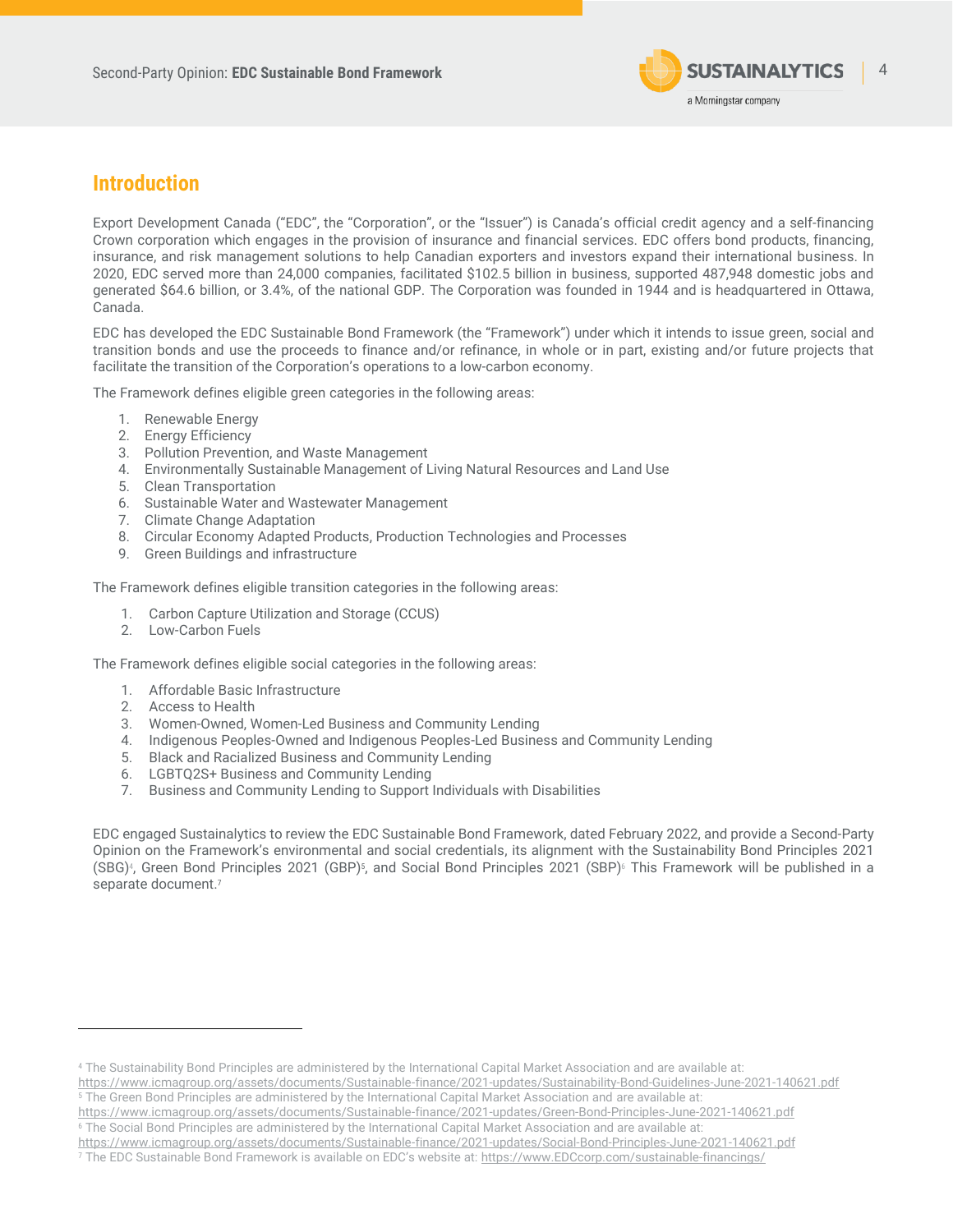

# **Sustainalytics' Opinion**

# <span id="page-4-0"></span>Section 1: Sustainalytics' Opinion on the Alignment of the Framework with Relevant Market Standards

### **Alignment with Sustainability Bond Principles 2021 (SBG), Green Bond Principles 2021 (GBP), Social Bond Principles 2021 (SBP)**

Sustainalytics is of the opinion that the EDC Sustainable Bond Framework is credible, impactful and aligns with the four core components of the SBG, GBP and SBP. For detailed information please refer to Appendix 1: Sustainability Bond Programme External Review Form. Sustainalytics highlights the following elements of EDC's Sustainable Bond Framework:



### Overall Assessment of Use of Proceeds

| <b>Use of Proceeds</b>   | <b>Activity</b>                                                                                                                                                                   | <b>Classification</b> | <b>Sustainalytics' Assessment</b>                                                                                                                                                                                                                                                                                                                                                                                                                                                                                                                                                                                                                                                                                                                                                                                                                    |
|--------------------------|-----------------------------------------------------------------------------------------------------------------------------------------------------------------------------------|-----------------------|------------------------------------------------------------------------------------------------------------------------------------------------------------------------------------------------------------------------------------------------------------------------------------------------------------------------------------------------------------------------------------------------------------------------------------------------------------------------------------------------------------------------------------------------------------------------------------------------------------------------------------------------------------------------------------------------------------------------------------------------------------------------------------------------------------------------------------------------------|
| <b>Renewable Energy</b>  | Offshore & onshore wind and solar<br>power generation                                                                                                                             | Green                 | - Aligned with market practice.                                                                                                                                                                                                                                                                                                                                                                                                                                                                                                                                                                                                                                                                                                                                                                                                                      |
|                          | Waste biomass and renewable<br>biofuels whose sources include<br>sustainable agriculture and<br>forestry residues with direct<br>emissions <100grammes of<br>CO <sub>2</sub> /kWh | Green                 | - Aligned with market practice, considering the use of<br>waste feedstock and the emissions threshold.                                                                                                                                                                                                                                                                                                                                                                                                                                                                                                                                                                                                                                                                                                                                               |
|                          | Tidal power generation                                                                                                                                                            | Green                 | - Aligned with market practice.                                                                                                                                                                                                                                                                                                                                                                                                                                                                                                                                                                                                                                                                                                                                                                                                                      |
|                          | Hydrogen generated using<br>renewable energy                                                                                                                                      | Green                 | - Aligned with market practice.                                                                                                                                                                                                                                                                                                                                                                                                                                                                                                                                                                                                                                                                                                                                                                                                                      |
|                          | Geothermal power generation with<br>direct emissions <100 grams of<br>CO <sub>2</sub> /kWh                                                                                        | Green                 | - Aligned with market practice, considering the<br>emissions threshold.                                                                                                                                                                                                                                                                                                                                                                                                                                                                                                                                                                                                                                                                                                                                                                              |
|                          | Run of river and small-scale<br>hydroelectricity (<25MW),                                                                                                                         | Green                 | - Sustainalytics views run-of-river hydropower facilities<br>as aligned with market practice.<br>- For these investments, it is also noted that EDC intends<br>to undertake Environmental and Social (E&S) impact<br>assessments to manage risks related to hydroelectric<br>power development and proceed only where there is no<br>evidence that the development of new hydro facilities is<br>associated with major E&S controversies.<br>- Sustainalytics notes that EDC has not defined the<br>estimated reservoir emissions intensity of less than 50<br>gCO2e/kWh. Sustainalytics encourages EDC to favour<br>projects with lower emissions intensity and to report,<br>where feasible, on such intensity in order to avoid<br>proceeds from being directed to hydro projects with<br>potentially significant negative environmental impacts. |
|                          | Refurbishment, operation or<br>maintenance of existing<br>hydroelectric facilities                                                                                                | Green                 | - Aligned with market practice.                                                                                                                                                                                                                                                                                                                                                                                                                                                                                                                                                                                                                                                                                                                                                                                                                      |
| <b>Energy Efficiency</b> | Manufacture and installation of<br>energy efficient equipment and<br>technologies                                                                                                 | Green                 | - The Framework specifies that these investments may<br>relate to equipment and technologies such as LED<br>lighting, non-fossil fuel powered heating, ventilation, air<br>conditioning/cooling (HVAC) systems, smart meters,<br>and peak demand management technology.<br>- Aligned with market practice.                                                                                                                                                                                                                                                                                                                                                                                                                                                                                                                                           |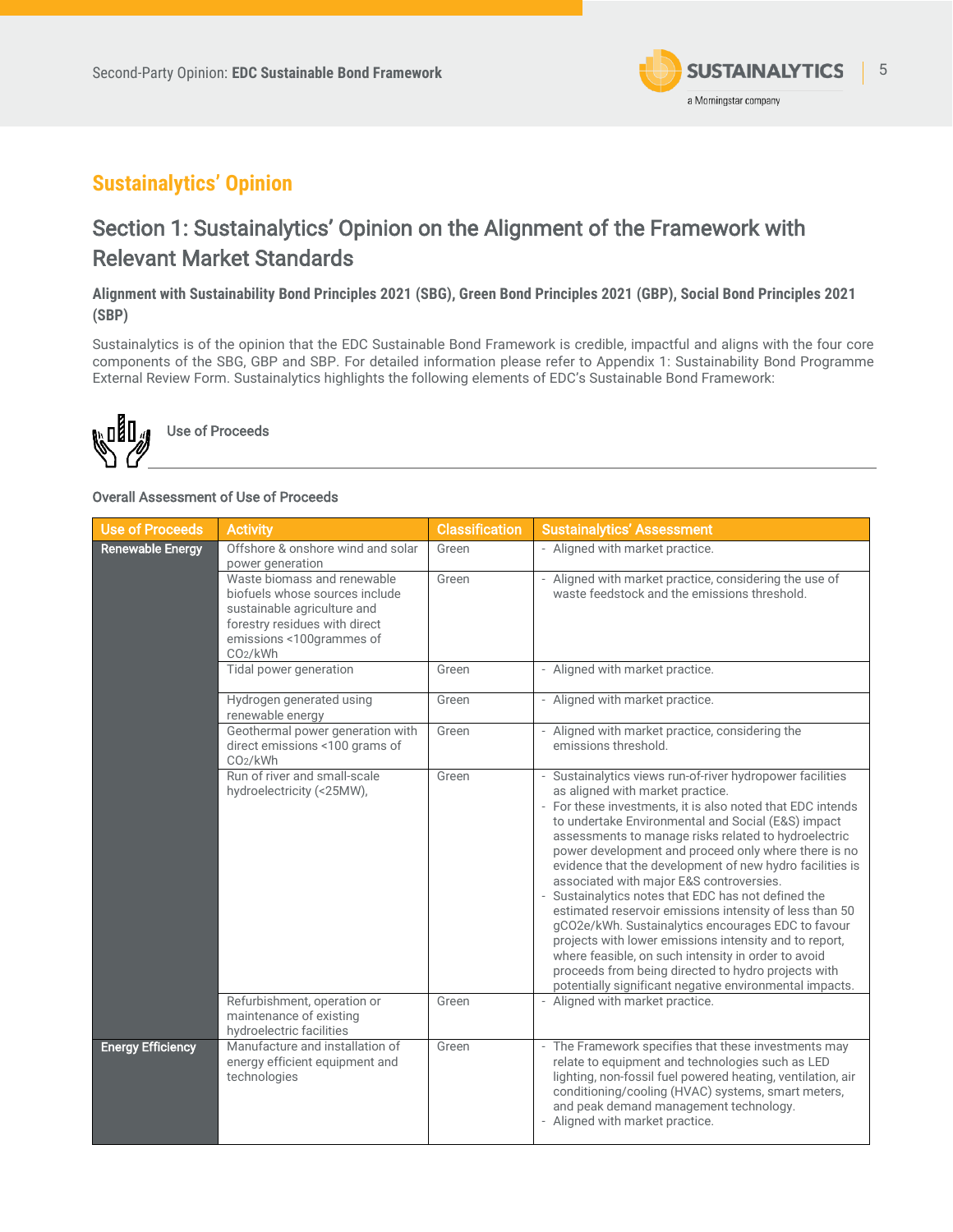

|                                                                                   | Activities that support energy<br>management and storage<br>infrastructure, equipment, and<br>systems<br>Energy efficient non-fossil fuel<br>powered district heating and                                                                                                                                                                                                         | Green<br>Green | - Proceeds will be used for infrastructure, equipment, and<br>systems such as energy storage facilities including<br>batteries and green hydrogen fuel cells, and smart grid<br>technology.<br>- Aligned with market practice.<br>- Aligned with market practice.                                                                                                                                                                                                                                                           |
|-----------------------------------------------------------------------------------|-----------------------------------------------------------------------------------------------------------------------------------------------------------------------------------------------------------------------------------------------------------------------------------------------------------------------------------------------------------------------------------|----------------|-----------------------------------------------------------------------------------------------------------------------------------------------------------------------------------------------------------------------------------------------------------------------------------------------------------------------------------------------------------------------------------------------------------------------------------------------------------------------------------------------------------------------------|
|                                                                                   | cooling systems<br>Energy performance monitoring                                                                                                                                                                                                                                                                                                                                  | Green          | - Aligned with market practice.                                                                                                                                                                                                                                                                                                                                                                                                                                                                                             |
| <b>Pollution</b><br>Prevention, and<br><b>Waste</b><br>Management                 | equipment<br>Construction, development,<br>operation, acquisition and<br>maintenance of land, systems,<br>technologies, and equipment that<br>support (i) the collection and<br>treatment of contaminated soil<br>and waste, (ii) recycling processes<br>and infrastructure, and (iii)<br>improve measures and<br>technologies to reduce air<br>pollution and improve air quality | Green          | - Aligned with market practice.                                                                                                                                                                                                                                                                                                                                                                                                                                                                                             |
| <b>Environmentally</b><br><b>Sustainable</b>                                      | Afforestation and reforestation                                                                                                                                                                                                                                                                                                                                                   | Green          | - Aligned with market practice.                                                                                                                                                                                                                                                                                                                                                                                                                                                                                             |
| Management of<br><b>Living Natural</b><br><b>Resources and</b><br><b>Land Use</b> | Support for sustainably managed<br>forest holdings certified by third-<br>party schemes such as Forest<br>Stewardship Council (FSC) <sup>8</sup> , the<br>Programme for the Endorsement<br>of Forest Certification (PEFC) <sup>9</sup> or<br>the Sustainable Forestry Initiative <sup>10</sup>                                                                                    | Green          | - Sustainalytics considers the certifications cited to be<br>credible, impactful and aligned with market practice.                                                                                                                                                                                                                                                                                                                                                                                                          |
|                                                                                   | Sustainably managed agriculture<br>certified by one of the following<br>third-party certification schemes:<br>Canada Organic, <sup>11</sup> USDA Organic, <sup>12</sup><br>UTZ, <sup>13</sup> or Rainforest Alliance <sup>14</sup><br>Environmentally sustainable                                                                                                                 | Green<br>Green | - The use of Canada Organic, USDA Organic, UTZ, and<br>Rainforest Alliance is aligned with market practice.<br>- The Framework allows for the use of additional.<br>unspecified certification schemes in the future;<br>Sustainalytics is unable to opine on these potential<br>schemes and encourages EDC to provide further<br>disclosure on the selected certification schemes prior<br>to each issuance to ensure transparency.<br>By relying on the cited schemes to determine eligibility<br>$\overline{\phantom{a}}$ |
|                                                                                   | fishery and aquaculture, certified<br>by credible third-party<br>certifications: Marine Stewardship<br>Council, <sup>15</sup> Aquaculture<br>Stewardship Council, <sup>16</sup> Global<br>G.A.P for Aquaculture, <sup>17</sup> Best<br>Aquaculture Practices (2 stars or<br>$more)$ <sup>18</sup>                                                                                 |                | of sustainable fisheries and aquaculture, this criterion<br>is aligned with market practice.                                                                                                                                                                                                                                                                                                                                                                                                                                |
|                                                                                   | Technologies that improve<br>resource use efficiency in<br>agriculture, such as advanced                                                                                                                                                                                                                                                                                          | Green          | Sustainalytics recognizes the potential of the cited<br>technologies to deliver environmental benefits.                                                                                                                                                                                                                                                                                                                                                                                                                     |

<sup>8</sup> FSC, Forest Stewardship Council[: https://ca.fsc.org/en-ca](https://ca.fsc.org/en-ca)

<sup>9</sup> PEFC, Programme for the Endorsement of Forest Certification[: https://www.pefc.org/](https://www.pefc.org/)

<sup>10</sup> SFI, Sustainable Forestry Initiative[: https://www.forests.org/](https://www.forests.org/)

<sup>11</sup> Government of Canada, Canada Organic Standards: https://inspection.canada.ca/organic-

products/standards/eng/1300368619837/1300368673172

<sup>12</sup> USDA, USDA Organic[: https://www.usda.gov/topics/organic](https://www.usda.gov/topics/organic)

<sup>13</sup> The UTZ Standard (part of Rainforest Alliance), UTZ Certification[: https://www.rainforest-alliance.org/utz/](https://www.rainforest-alliance.org/utz/)

<sup>14</sup> Rainforest Alliance, Sustainable Agriculture Certification[: https://www.rainforest-alliance.org/business/certification/](https://www.rainforest-alliance.org/business/certification/)

<sup>15</sup> Marine Stewardship Council, The MSC Fisheries Standards: https://www.msc.org/standards-and-certification/fisheries-standard

<sup>16</sup> ASC, Farm Standards: <https://www.asc-aqua.org/what-we-do/our-standards/farm-standards/>

<sup>17</sup> Global G.A.P., Global G.A.P. Aquaculture Standards[: https://www.globalgap.org/uk\\_en/for-producers/globalg.a.p./integrated-farm-assurance](https://www.globalgap.org/uk_en/for-producers/globalg.a.p./integrated-farm-assurance-ifa/aquaculture/)[ifa/aquaculture/](https://www.globalgap.org/uk_en/for-producers/globalg.a.p./integrated-farm-assurance-ifa/aquaculture/)

<sup>18</sup> Best Aquaculture Practices, BAP Certification[: https://www.bapcertification.org/About](https://www.bapcertification.org/About)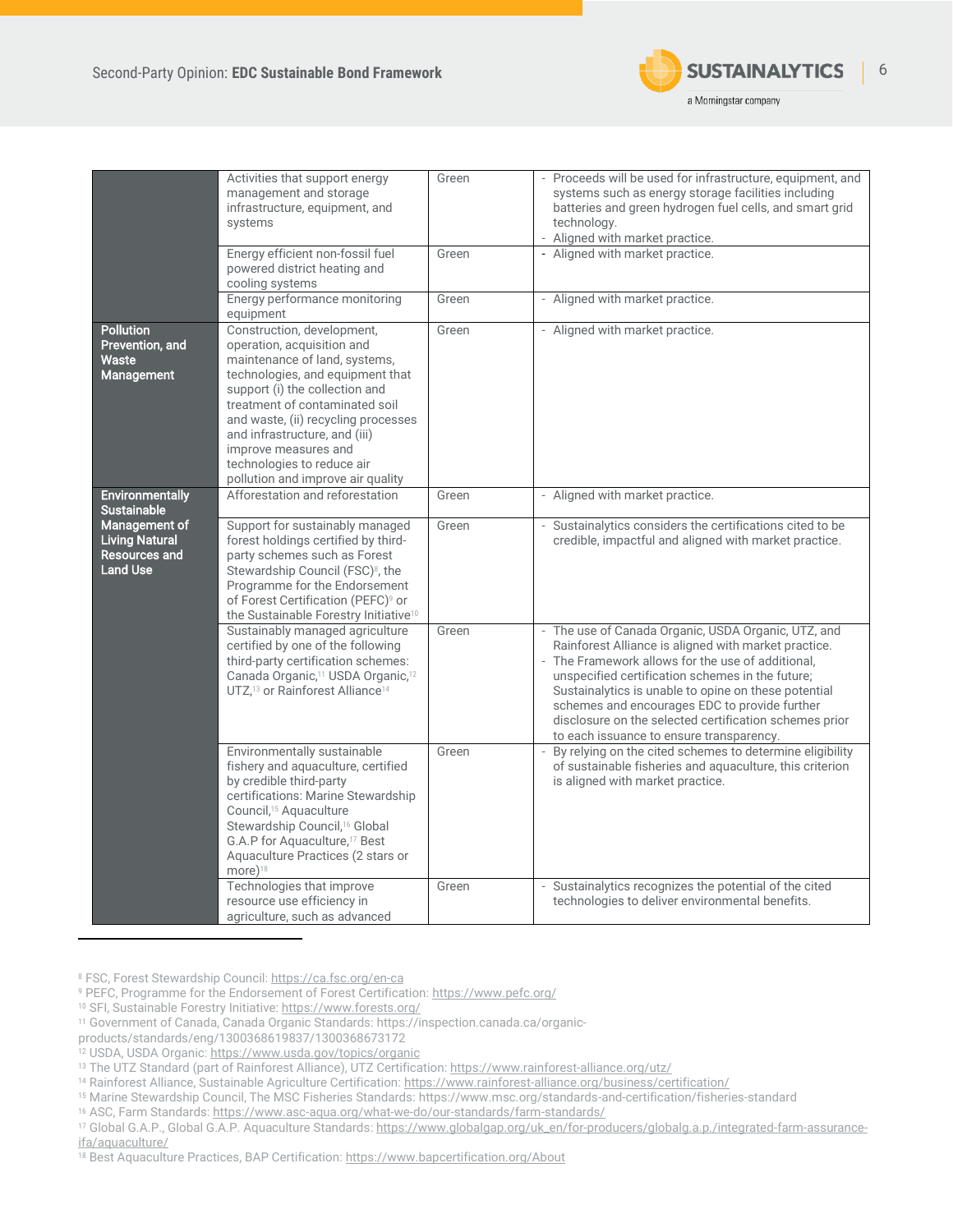

|                          | irrigation technologies, precision                                                                                     |       | Nevertheless, it is noted that the potential applications                                                        |
|--------------------------|------------------------------------------------------------------------------------------------------------------------|-------|------------------------------------------------------------------------------------------------------------------|
|                          | farming, smart seeds, natural<br>pesticides and herbicides, novel                                                      |       | of this category are broad.<br>- Sustainalytics understands that "smart seeds" do not                            |
|                          | fertilizers, and alternative proteins                                                                                  |       | include genetically modified seeds and encourages<br>EDC to: (i) promote the holistic deployment of              |
|                          |                                                                                                                        |       | conservation agriculture <sup>19</sup> practices; (ii) avoid the use of                                          |
|                          |                                                                                                                        |       | petrochemicals; and (iii) report on the impacts achieved<br>by the financed projects.                            |
| Clean                    | Energy efficient private transport:                                                                                    | Green | - Aligned with market practice.                                                                                  |
| <b>Transportation</b>    | - Electric or hydrogen vehicles<br>- Hybrid vehicles with an<br>emissions threshold of<br><75gCO2/per passenger-km (p- |       |                                                                                                                  |
|                          | km)                                                                                                                    |       |                                                                                                                  |
|                          | - Hydrogen fuel or electric                                                                                            |       |                                                                                                                  |
|                          | charging stations<br>Energy efficient public transport:                                                                | Green | - Aligned with market practice.                                                                                  |
|                          | - Electrified rail, trams and buses                                                                                    |       |                                                                                                                  |
|                          | - Public bus fleets powered by<br>alternative fuels (i.e., electric, or                                                |       |                                                                                                                  |
|                          | hydrogen fueled buses with no                                                                                          |       |                                                                                                                  |
|                          | direct emissions, or hybrid buses<br>with CO <sub>2</sub> emission threshold of                                        |       |                                                                                                                  |
|                          | <50gCO2/p-km)                                                                                                          |       |                                                                                                                  |
|                          | - Hydrogen fuel or electric<br>charging stations                                                                       |       |                                                                                                                  |
|                          | Transportation infrastructure                                                                                          | Green | - Sustainalytics understands that road infrastructure is                                                         |
|                          | including the expansion and<br>capacity improvements of                                                                |       | not included in this category and considers rail<br>infrastructure to be aligned with market practice.           |
|                          | metro/train network, station                                                                                           |       |                                                                                                                  |
| <b>Sustainable Water</b> | upgrades<br>Infrastructure and technologies                                                                            | Green | - Aligned with market practice.                                                                                  |
| and Wastewater           | that help collect, treat, recycle or                                                                                   |       |                                                                                                                  |
| <b>Management</b>        | reuse water                                                                                                            |       |                                                                                                                  |
|                          | Water metering activities to<br>support conservation initiatives                                                       | Green | - Aligned with market practice.                                                                                  |
|                          | Water capture and storage                                                                                              | Green | - Aligned with market practice.                                                                                  |
|                          | infrastructure, including storm<br>water management systems,                                                           |       |                                                                                                                  |
|                          | water distribution systems, aquifer                                                                                    |       |                                                                                                                  |
| <b>Climate Change</b>    | storage, and sewer systems<br>Activities that improve                                                                  | Green | - Sustainalytics considers it to be good practice for                                                            |
| <b>Adaptation</b>        | infrastructure, information support                                                                                    |       | investments in climate resiliency to be selected                                                                 |
|                          | systems, and communications<br>technology to increase resilience                                                       |       | following formal climate vulnerability assessments and<br>encourages the Issuer to report on same to ensure that |
|                          | against physical impacts of                                                                                            |       | this is the case.                                                                                                |
|                          | climate change, such as sea level<br>change, extreme weather events                                                    |       |                                                                                                                  |
|                          | and natural disasters (e.g. flood                                                                                      |       |                                                                                                                  |
|                          | mitigation barriers and wildfire                                                                                       |       |                                                                                                                  |
|                          | mitigation and management)<br>Projects that develop information                                                        | Green | - Aligned with market practice.                                                                                  |
|                          | support systems for monitoring                                                                                         |       |                                                                                                                  |
|                          | GHG emissions and early warning<br>systems                                                                             |       |                                                                                                                  |

<sup>19</sup> Conservation Agriculture is a set of management practices that helps maintaining the soil health, enhance biodiversity and natural biological processes above and below the ground surface, such as through conservation tillage; sowing of diverse cover crops; multiple crop rotation; soil restoration and management; nutrient and waste management; and no or minimal pesticides or synthetic fertilizers. FAO promotes the adoption of CA principles "that are universally applicable in all agricultural landscapes and cropping systems." Food and Agriculture Organization of the United Nations (FAO), Conservation Agriculture[: http://www.fao.org/conservation-agriculture/en/](http://www.fao.org/conservation-agriculture/en/)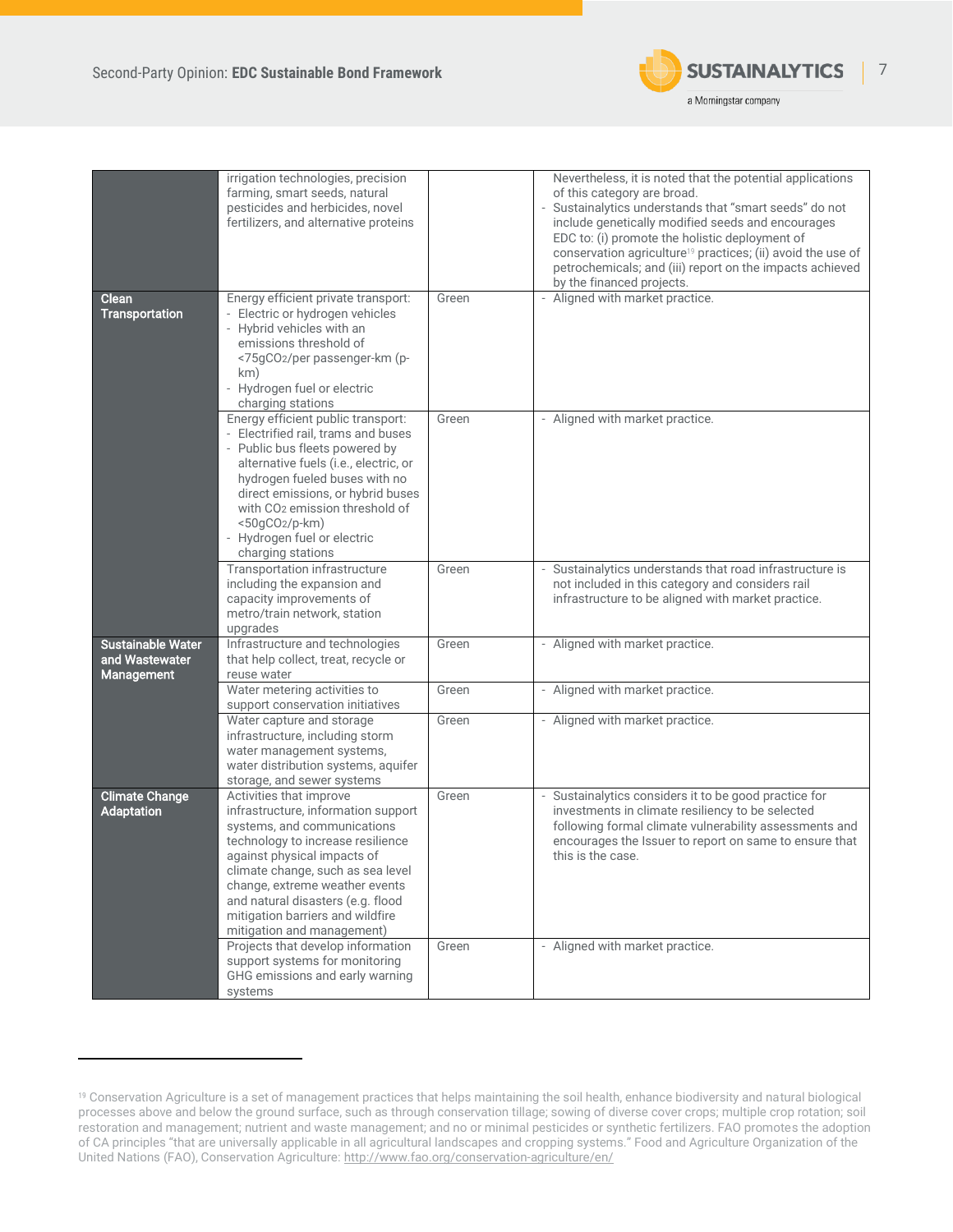

| <b>Circular Economy</b><br><b>Adapted Products,</b><br><b>Production</b><br><b>Technologies and</b><br><b>Processes</b> | Substitution of virgin raw materials<br>with 100% secondary (recycled or<br>reused waste) materials (fabrics,<br>metals, fibres, wood, and<br>mechanically recycled plastics) in<br>manufacturing and industrial<br>processes<br>Production of products that can be<br>recycled or composted, where the<br>input feedstock is from                                              | Green<br>Green | - Sustainalytics notes that EDC will provide financing to<br>businesses which are directly supporting circular<br>economy activities<br>- The use of 100% recycled/reused fabrics, metals, fibres,<br>and wood in manufacturing and industrial processes is<br>aligned with market practice<br>- In addition, the mechanical recycling of plastics is<br>aligned with market practice.<br>Based on the criteria on both input materials and end-<br>of-life characteristics this is viewed as aligned with                        |
|-------------------------------------------------------------------------------------------------------------------------|---------------------------------------------------------------------------------------------------------------------------------------------------------------------------------------------------------------------------------------------------------------------------------------------------------------------------------------------------------------------------------|----------------|-----------------------------------------------------------------------------------------------------------------------------------------------------------------------------------------------------------------------------------------------------------------------------------------------------------------------------------------------------------------------------------------------------------------------------------------------------------------------------------------------------------------------------------|
|                                                                                                                         | recycled/reused waste<br>Development, manufacturing and<br>distribution of sustainable<br>packaging certified by a<br>recognized third-party certification<br>such as the FSC, <sup>20</sup> PEFC, <sup>21</sup> SFI, <sup>22</sup><br>and Recycled Paperboard Alliance<br>(RPA 100) <sup>23</sup>                                                                              | Green          | market expectations.<br>EDC may finance sustainable packaging materials that<br>are responsibly sourced based on credible third-party<br>certification schemes. Certifications noted in the<br>Framework include the Forest Stewardship Council<br>(FSC), 100% Recycled Paperboard Alliance (RPA 100),<br>the Programme for the Endorsement of Forest<br>Certification (PEFC) and Sustainable Forestry Initiative<br>(SFI), which is affiliated with PEFC. Sustainalytics<br>considers these schemes to be robust and credible.   |
|                                                                                                                         | Minerals-based materials recovery<br>or recycling in mining and<br>industrial materials processes<br>post-production                                                                                                                                                                                                                                                            | Green          | Sustainalytics understands that EDC intends to finance<br>projects relating to recycling of and recovery from<br>materials that are discarded post-production. This<br>relates to mining and other industrial operations, such<br>as material recovery from slag. Sustainalytics views<br>this as aligned with market practice.                                                                                                                                                                                                   |
| <b>Green Buildings</b><br>and infrastructure                                                                            | Construction, operation,<br>maintenance of energy efficient<br>commercial, residential, or public<br>buildings (i.e. certified green<br>buildings) that meet the minimum<br>levels of LEED Gold <sup>24</sup> , BOMA Best<br>Gold <sup>25</sup> , ENERGY STAR 85 <sup>26</sup> ,<br>Toronto Green Standard (v2) Tier<br>2 <sup>27</sup> , and/or BREEAM Excellent <sup>28</sup> | Green          | Sustainalytics views the use and selected minimum<br>levels of LEED, BOMA Best Gold, ENERGY STAR,<br>Toronto Green Standard and BREEAM Excellent to be<br>impactful and aligned with market practice.                                                                                                                                                                                                                                                                                                                             |
|                                                                                                                         | Refurbishment of commercial,<br>residential, or public buildings<br>which results in energy savings of<br>20% or more over energy<br>consumption baselines                                                                                                                                                                                                                      | Green          | - Aligned with market practice.                                                                                                                                                                                                                                                                                                                                                                                                                                                                                                   |
| <b>Carbon Capture</b><br>Utilization and<br>Storage (CCUS)                                                              | Research, development,<br>construction, installation,<br>operation and maintenance of<br>CCUS technologies to decarbonize<br>transitional activities                                                                                                                                                                                                                            | Transition     | - The Framework specifies that all projects will be in<br>support of decarbonizing transitional activities in<br>compliance with the Framework's overarching<br>condition (see "Commentary on Transition Use of<br>Proceeds", below)<br>- Sustainalytics recognizes the varying outcomes which<br>may be achieved by the application of CCUS technology<br>to differing processes and highlights the importance of<br>considering the carbon intensity of the underlying<br>activity that is achieved by the application of CCUS. |

<sup>20</sup> FSC, Forest Stewardship Council[: https://ca.fsc.org/en-ca](https://ca.fsc.org/en-ca)

<sup>21</sup> PEFC, Programme for the Endorsement of Forest Certification[: https://www.pefc.org/](https://www.pefc.org/)

<sup>22</sup> SFI, Sustainable Forestry Initiative[: https://www.forests.org/](https://www.forests.org/)

<sup>23</sup> Recycled Paperboard Alliances, RPA – 100% Certification[: https://www.rpa100.com/what/certification/](https://www.rpa100.com/what/certification/)

<sup>24</sup> LEED, LEED Rating System[: https://www.usgbc.org/leed](https://www.usgbc.org/leed)

<sup>25</sup> BOMA, BOMA BEST Building Environmental Standards[: https://www.boma.bc.ca/climate-action/boma-best/](https://www.boma.bc.ca/climate-action/boma-best/)

<sup>&</sup>lt;sup>26</sup> Energy Star, Energy Star Certification for Buildings[: https://www.energystar.gov/buildings/building\\_recognition/building\\_certification](https://www.energystar.gov/buildings/building_recognition/building_certification)

<sup>&</sup>lt;sup>27</sup> City of Toronto, Toronto Green Standard Version 2[: https://www.toronto.ca/city-government/planning-development/official-plan-](https://www.toronto.ca/city-government/planning-development/official-plan-guidelines/toronto-green-standard/toronto-green-standard-version-2/)

[guidelines/toronto-green-standard/toronto-green-standard-version-2/](https://www.toronto.ca/city-government/planning-development/official-plan-guidelines/toronto-green-standard/toronto-green-standard-version-2/)

<sup>28</sup> BREEAM, Scoring and Rating BREEAM assessed buildings:

[https://www.breeam.com/BREEAM2011SchemeDocument/Content/03\\_ScoringRating/scoring.htm](https://www.breeam.com/BREEAM2011SchemeDocument/Content/03_ScoringRating/scoring.htm)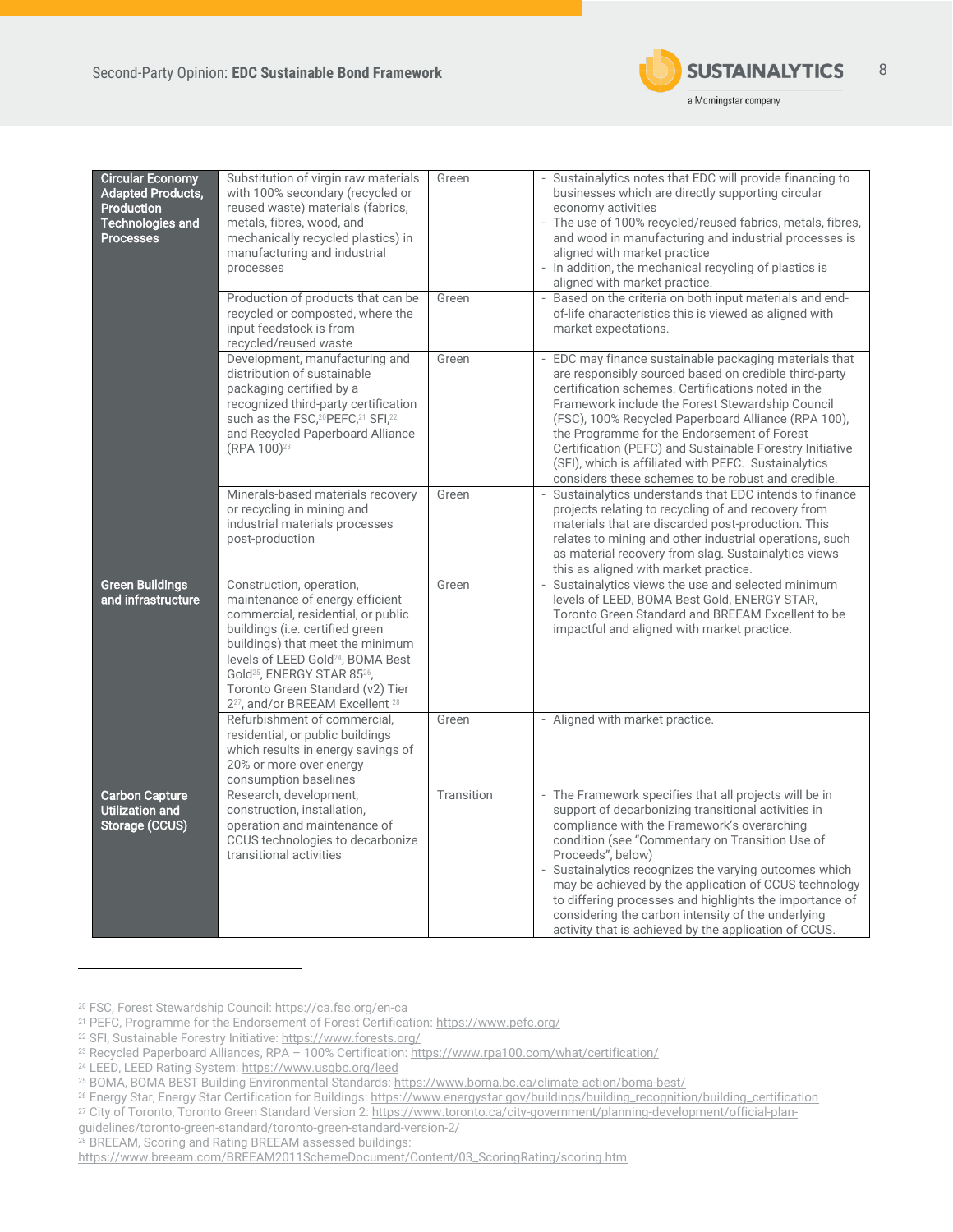

|                         |                                                                                                                                                                                                   |                          | - Sustainalytics views positively the exclusion of CCUS                                                                                                                                                                                                                                                                                                                                                                                                                                                                                                                                                                                                                                                                                                                                                                                                                                                                                                                                                                                                                                                                                                                                                                                                                                                                                                                                                                                                                                                                                                                                                                                                                        |
|-------------------------|---------------------------------------------------------------------------------------------------------------------------------------------------------------------------------------------------|--------------------------|--------------------------------------------------------------------------------------------------------------------------------------------------------------------------------------------------------------------------------------------------------------------------------------------------------------------------------------------------------------------------------------------------------------------------------------------------------------------------------------------------------------------------------------------------------------------------------------------------------------------------------------------------------------------------------------------------------------------------------------------------------------------------------------------------------------------------------------------------------------------------------------------------------------------------------------------------------------------------------------------------------------------------------------------------------------------------------------------------------------------------------------------------------------------------------------------------------------------------------------------------------------------------------------------------------------------------------------------------------------------------------------------------------------------------------------------------------------------------------------------------------------------------------------------------------------------------------------------------------------------------------------------------------------------------------|
|                         |                                                                                                                                                                                                   |                          | for the purpose of Enhanced Oil Recovery.                                                                                                                                                                                                                                                                                                                                                                                                                                                                                                                                                                                                                                                                                                                                                                                                                                                                                                                                                                                                                                                                                                                                                                                                                                                                                                                                                                                                                                                                                                                                                                                                                                      |
| <b>Low-Carbon Fuels</b> | Low-carbon fuels <sup>29</sup> compliant with<br>NRCan's Clean Fuels Program <sup>30</sup><br>with carbon intensities below 50<br>gCO2e/MJ for liquid fuels and 36<br>gCO2e/MJ for gaseous fuels. | Transition               | Sustainalytics notes the relevance of EDC's overarching<br>condition for project eligibility being that such projects<br>must be aligned with a decarbonization trajectory.<br>Sustainalytics further notes that only such financing<br>would be considered aligned with market expectation<br>(see "Commentary on Transition Use of Proceeds",<br>below). In addition, the inclusion and disclosure of<br>carbon intensity thresholds is viewed as providing<br>additional support to the credibility of this activity.<br>Eligible fuels in this category include biofuels, biomass<br>derived products, synthetic products, and other fuel<br>types. Notwithstanding the overall lifecycle carbon<br>intensity thresholds, Sustainalytics recognizes that the<br>sustainability impacts of each specific feedstock are<br>unique, and require individual assessment for risks.<br>This may relate to, for example, land use, waste and<br>emissions, and biodiversity. Refer to section 2 for<br>further discussion of EDC's risk assessment approach.<br>Sustainalytics considers the Framework's overall<br>exclusion of activities which leads to a lock-in of<br>carbon-intensive assets to be particularly important to<br>this activity noteworthy, as the substitution of lower-<br>carbon fuels should not disincentivize the substitution<br>of electric or renewable-powered equipment.<br>Sustainalytics considers it a core part of a credible<br>climate transition that the eligible carbon intensities be<br>revised over time to ensure ongoing alignment with<br>decarbonization trajectories and encourages EDC to<br>ensure such revision in the future. |
|                         | Low carbon marine fuels <sup>31</sup><br>compliant with IMO's<br>decarbonization goals<br>Production of Blue Hydrogen                                                                             | Transition<br>Transition | Sustainalytics recognizes IMO's goals, while not fully<br>aligned with a 2-degree climate scenario, as a credible<br>and widely accepted target and therefore considers the<br>use of fuels which support shipping operators in<br>achieving these targets at the vessel level to be aligned<br>with expectations for transition finance.<br>- Sustainalytics notes that while, in addition to renewable<br>fuels, LNG may qualify as a marine fuel under the IMO<br>GHG emission reduction target in the short-to-medium<br>term, this sub-category does not include upstream<br>production or distribution of LNG or any other fossil<br>fuels.<br>- Sustainalytics notes that (i) the use of some fuels such<br>as LNG cited by the Framework can be considered<br>interim solutions that support target alignment over the<br>short-to-medium term, and that (ii) due to the numerous<br>factors which may affect vessel performance on the<br>metrics employed by the IMO targets, actual vessel<br>operations data may be required to substantiate that a<br>fuel is supporting alignment with IMO's 2050 emissions<br>reduction target.<br>- The Framework adopts CertifHy's definition for eligible                                                                                                                                                                                                                                                                                                                                                                                                                                                                    |
|                         |                                                                                                                                                                                                   |                          | hydrogen, with carbon intensity of 36.4 gCO2e/MJ (60%<br>below the carbon intensity of hydrogen produced from<br>natural gas). Sustainalytics views positively the use of a<br>threshold and the reliance on industry guidelines to<br>establish the applicable level.                                                                                                                                                                                                                                                                                                                                                                                                                                                                                                                                                                                                                                                                                                                                                                                                                                                                                                                                                                                                                                                                                                                                                                                                                                                                                                                                                                                                         |

<sup>29</sup> Including hydrogen, ethanol, renewable diesel, co-processing of biocrude, sustainable aviation fuel, synthetic fuel, and renewable natural gas. <sup>30</sup> NR Canada's Clean Fuels Program Canada's Clean Fuel

Standar[d.https://www.nrcan.gc.ca/sites/nrcan/files/CFP%20Applicant\\_s%20Guide\\_e.pdf](https://www.nrcan.gc.ca/sites/nrcan/files/CFP%20Applicant_s%20Guide_e.pdf)

<sup>31</sup> Including renewable electricity based marine fuels in the form of hydrogen or ammonia with no direct emissions, e-methanol, e-gas oil and electricity for use in batteries, bio-diesel and bio-methane, Liquified Natural Gas (LNG).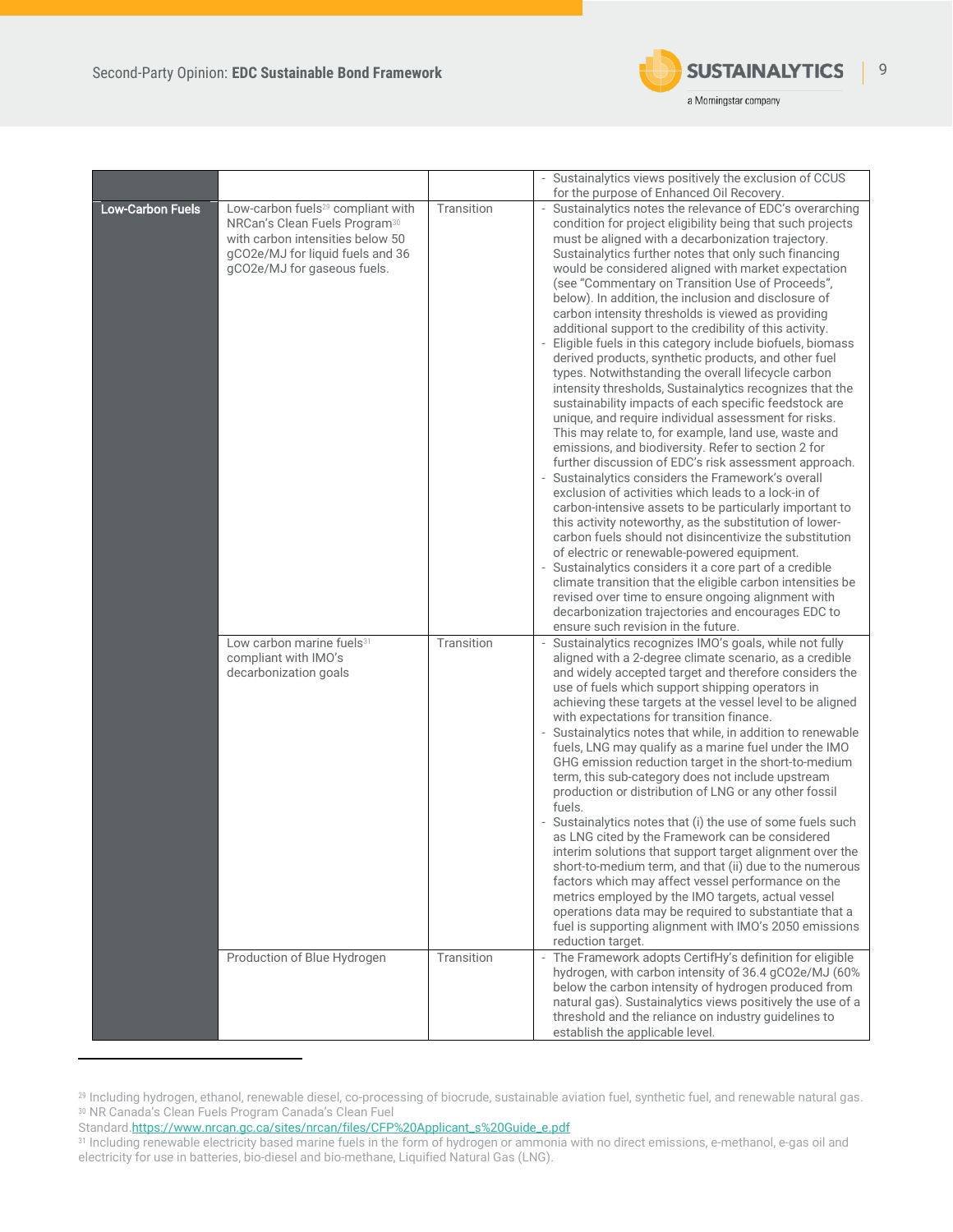

|                                                                                        |                                                                                                                                                                                                                                                                                       |        | - The Framework also notes that EDC may in the future<br>rely on thresholds defined by the Government of<br>Canada, Sustainalytics is unable to opine on future<br>criterion and encourages EDC to provide further<br>disclosure on the selected criterion prior to each<br>issuance to ensure transparency.<br>Sustainalytics recognizes that many decarbonization<br>pathways rely on the use of hydrogen, and that the<br>production of lower-carbon hydrogen will support the<br>climate transition in a variety of industrial sectors. It is<br>also understood that the production of hydrogen using<br>renewable energy (such as electrolysis powered by<br>renewable energy) is required in the long-term to<br>achieve a low-carbon economy, and Sustainalytics<br>encourages EDC to prioritize such production methods.                               |
|----------------------------------------------------------------------------------------|---------------------------------------------------------------------------------------------------------------------------------------------------------------------------------------------------------------------------------------------------------------------------------------|--------|-----------------------------------------------------------------------------------------------------------------------------------------------------------------------------------------------------------------------------------------------------------------------------------------------------------------------------------------------------------------------------------------------------------------------------------------------------------------------------------------------------------------------------------------------------------------------------------------------------------------------------------------------------------------------------------------------------------------------------------------------------------------------------------------------------------------------------------------------------------------|
| <b>Affordable Basic</b><br><b>Infrastructure</b>                                       | Development, construction,<br>expansion or improvement of<br>basic infrastructures for low<br>income or rural communities with<br>inadequate existing basic<br>infrastructure, including, but not<br>limited to:<br>- Access to clean drinking water,<br>sanitation, and clean energy | Social | Sustainalytics notes that EDC defines rural<br>communities as all areas outside of Population Centres,<br>as per Statistics Canada's definition.<br>- The financing of accessible essential infrastructure to<br>underserved communities is viewed as aligned with<br>market practice.                                                                                                                                                                                                                                                                                                                                                                                                                                                                                                                                                                          |
| <b>Access to Health</b>                                                                | Construction, development,<br>operation, acquisition and<br>maintenance of publicly available,<br>free or subsidized healthcare<br>services                                                                                                                                           | Social | - The Framework defines healthcare services as public,<br>non-profit hospitals, clinics, mental health facilities,<br>medical equipment, homes or health facilities for<br>vulnerable populations including, but not limited to,<br>aged or people with disabilities, people in precarious<br>situations or in situations of insecurity.<br>- Sustainalytics considers the financing of free, publicly<br>available healthcare to be aligned with market practice.<br>- In some contexts, "subsidized" healthcare services may<br>not ensure broad accessibility for vulnerable<br>populations, due to cost or other barriers, which may<br>limit the social benefit of financing in this area.<br>Sustainalytics encourages EDC to assess financing<br>granted under this criterion on an individual basis to<br>ensure that the goal of accessibility is met. |
| Women-Owned,<br><b>Women-Led</b><br><b>Business and</b><br><b>Community</b><br>Lending | Support to micro-, small-, and<br>medium sized enterprises (SMEs)<br>that are at least 51% or more,<br>owned, managed or controlled by<br>women                                                                                                                                       | Social | Sustainalytics believes that EDC's lending to women-<br>owned small businesses promotes gender equality in<br>business leadership and female entrepreneurship in<br>general.                                                                                                                                                                                                                                                                                                                                                                                                                                                                                                                                                                                                                                                                                    |
|                                                                                        | Support organizations or programs<br>that enable women entrepreneurs<br>and women economic<br>empowerment initiatives <sup>32</sup>                                                                                                                                                   | Social | - The Framework specifies that financial institutions<br>engaged in onward lending, or investments into venture<br>capital funds, include those that have 100% of their<br>portfolio companies focused on the eligible social<br>category.<br>- Sustainalytics views the financing of programmes<br>intended to support historically disadvantaged<br>populations as aligned with market practice.<br>- Sustainalytics views onward lending and investments<br>funds as aligned with market expectations so long as<br>100% of investments comply with the criteria of the<br>Framework.                                                                                                                                                                                                                                                                        |
| Indigenous<br>Peoples-Owned<br>and Indigenous<br>Peoples-Led<br><b>Business and</b>    | Support an Indigenous Peoples'<br>band, council, government, etc.<br>and/or any commercial/business<br>entity that are at least 51% or<br>more, owned, managed or                                                                                                                     | Social | Sustainalytics believes that EDC's lending to indigenous<br>$\overline{\phantom{a}}$<br>peoples' businesses is likely to have a net positive<br>social impact, while noting that general-purpose, social-<br>impact lending to business is normally limited to SMEs.                                                                                                                                                                                                                                                                                                                                                                                                                                                                                                                                                                                            |

<sup>32</sup> Including, for example, SheEO[. https://sheeo.world/about-us/](https://sheeo.world/about-us/)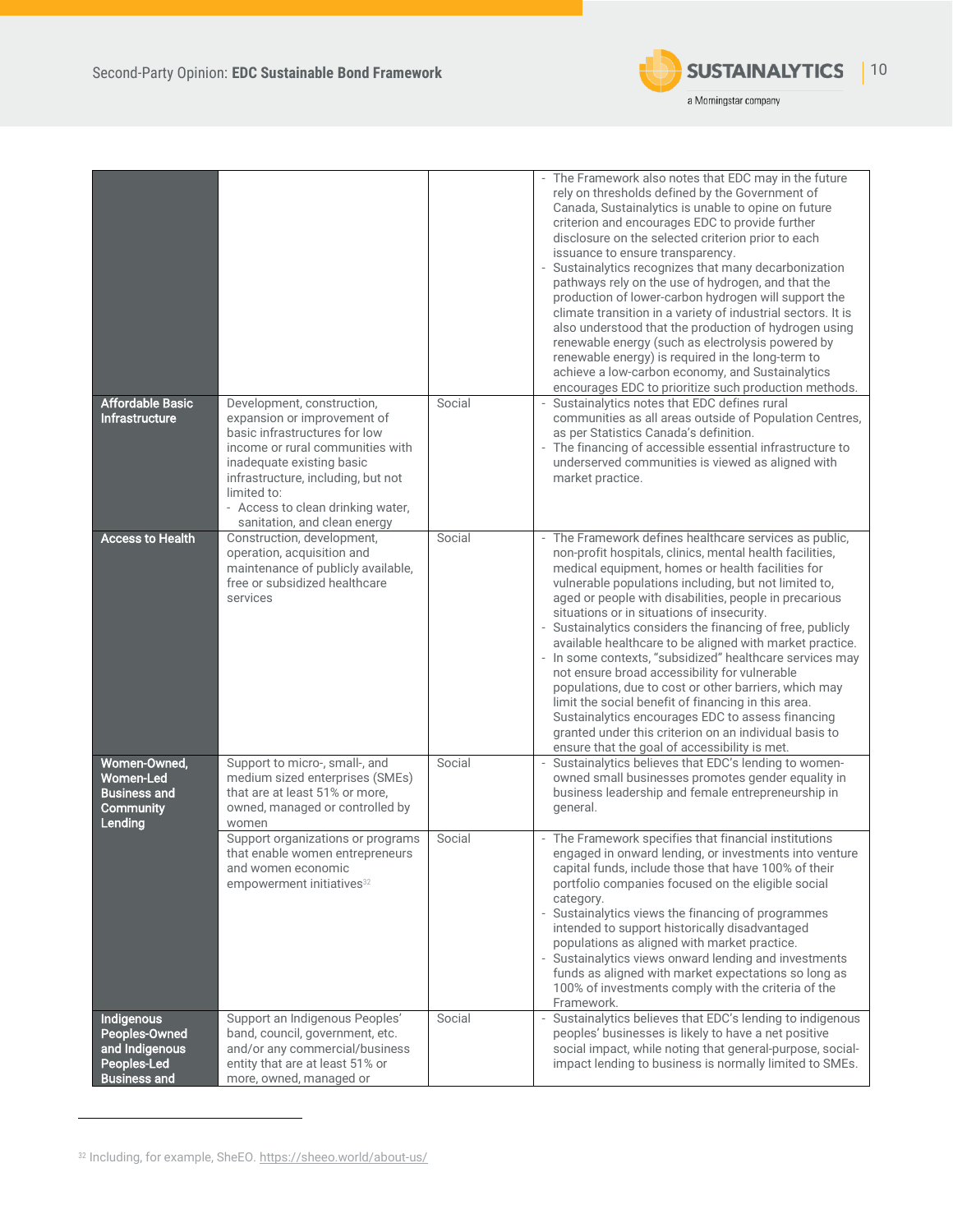

| Community                                                                                                              | controlled by such an                                                                                                                         |        |                                                                                                                                                                                                                                                                                                                                                                                                                                                                                                                                                                |
|------------------------------------------------------------------------------------------------------------------------|-----------------------------------------------------------------------------------------------------------------------------------------------|--------|----------------------------------------------------------------------------------------------------------------------------------------------------------------------------------------------------------------------------------------------------------------------------------------------------------------------------------------------------------------------------------------------------------------------------------------------------------------------------------------------------------------------------------------------------------------|
| Lending                                                                                                                | organization/individual                                                                                                                       |        |                                                                                                                                                                                                                                                                                                                                                                                                                                                                                                                                                                |
|                                                                                                                        | Support organizations or programs<br>that enable Indigenous<br>entrepreneurs or economic<br>empowerment initiatives                           | Social | - The Framework specifies financial institutions for<br>onward lending, or investments into venture capital<br>funds that have 100% of their portfolio companies<br>focused only on the eligible social category.<br>- Sustainalytics views the financing of programmes<br>intended to support historically disadvantaged<br>populations as aligned with market practice.<br>Sustainalytics views onward lending and investments<br>funds as aligned with market expectations so long as<br>100% of investments comply with the criteria of the<br>Framework.  |
| <b>Black and</b><br><b>Racialized</b>                                                                                  | Support to businesses that are at<br>least 51% or more, owned,                                                                                | Social | - Sustainalytics believes that EDC's lending to BIPOC<br>businesses is likely to have a net positive social impact,                                                                                                                                                                                                                                                                                                                                                                                                                                            |
| <b>Business and</b><br><b>Community</b>                                                                                | managed or controlled by BIPOC<br>community                                                                                                   |        | while noting that general-purpose, social-impact lending<br>to business is normally limited to SMEs.                                                                                                                                                                                                                                                                                                                                                                                                                                                           |
| Lending                                                                                                                | Support organizations or programs<br>that enable Black or racialized<br>entrepreneurs or economic<br>empowerment initiatives                  | Social | - The Framework specifies financial Institutions for<br>onward lending, or investments into venture capital<br>funds that have 100% of their portfolio companies<br>focused only on the eligible social category<br>- Sustainalytics views the financing of programmes<br>intended to support historically disadvantaged<br>populations as aligned with market practice.<br>- Sustainalytics views onward lending and investments<br>funds as aligned with market expectations so long as<br>100% of investments comply with the criteria of the<br>Framework. |
| LGBTQ2S+<br><b>Business and</b><br><b>Community</b><br>Lending                                                         | Support to businesses that are at<br>least 51% or more, owned,<br>managed or controlled by<br>LGBTQ2S+ community                              | Social | - Sustainalytics believes that EDC's lending to LGBTQ2S+<br>businesses is likely to have a net positive social impact,<br>while noting that general-purpose, social-impact lending<br>to business is normally limited to SMEs.                                                                                                                                                                                                                                                                                                                                 |
|                                                                                                                        | Support organizations or programs<br>that enable LGBTQ2S+<br>entrepreneurs or economic<br>empowerment initiatives                             | Social | - The Framework specifies financial institutions for<br>onward lending, or investments into venture capital<br>funds that have 100% of their portfolio companies<br>focused only on the eligible social category<br>- Sustainalytics views the financing of programmes<br>intended to support historically disadvantaged<br>populations as aligned with market practice.<br>- Sustainalytics views onward lending and investments<br>funds as aligned with market expectations so long as<br>100% of investments comply with the criteria of the<br>Framework. |
| <b>Business and</b><br><b>Community</b><br><b>Lending to Support</b><br><b>Individuals with</b><br><b>Disabilities</b> | Support businesses that are at<br>least 51% or more, owned,<br>managed or controlled by Persons<br>with disabilities                          | Social | Sustainalytics believes that EDC's lending to persons<br>with disabilities businesses is likely to have a net<br>positive social impact, while noting that general-<br>purpose, social-impact lending to business is normally<br>limited to SMEs.                                                                                                                                                                                                                                                                                                              |
|                                                                                                                        | Support organizations or programs<br>that enable entrepreneurs who are<br>Persons with disabilities or<br>economic empowerment<br>initiatives | Social | - The Framework specifies financial institutions for<br>onward lending, or investments into venture capital<br>funds that have 100% of their portfolio companies<br>focused only on the eligible social category<br>- Sustainalytics views the financing of programmes<br>intended to support historically disadvantaged<br>populations as aligned with market practice.<br>- Sustainalytics views onward lending and investments<br>funds as aligned with market expectations so long as<br>100% of investments comply with the criteria of the<br>Framework. |

### Commentary on Use of Proceeds

• In addition to project-based lending, EDC may provide general corporate purpose lending to businesses who derive at least 90% of revenue from activities complying with the Framework ("pure-plays"). While Sustainalytics recognizes that the GBP/SBP prefer project-based financed and that there is, in general, less transparency around non-project-based lending,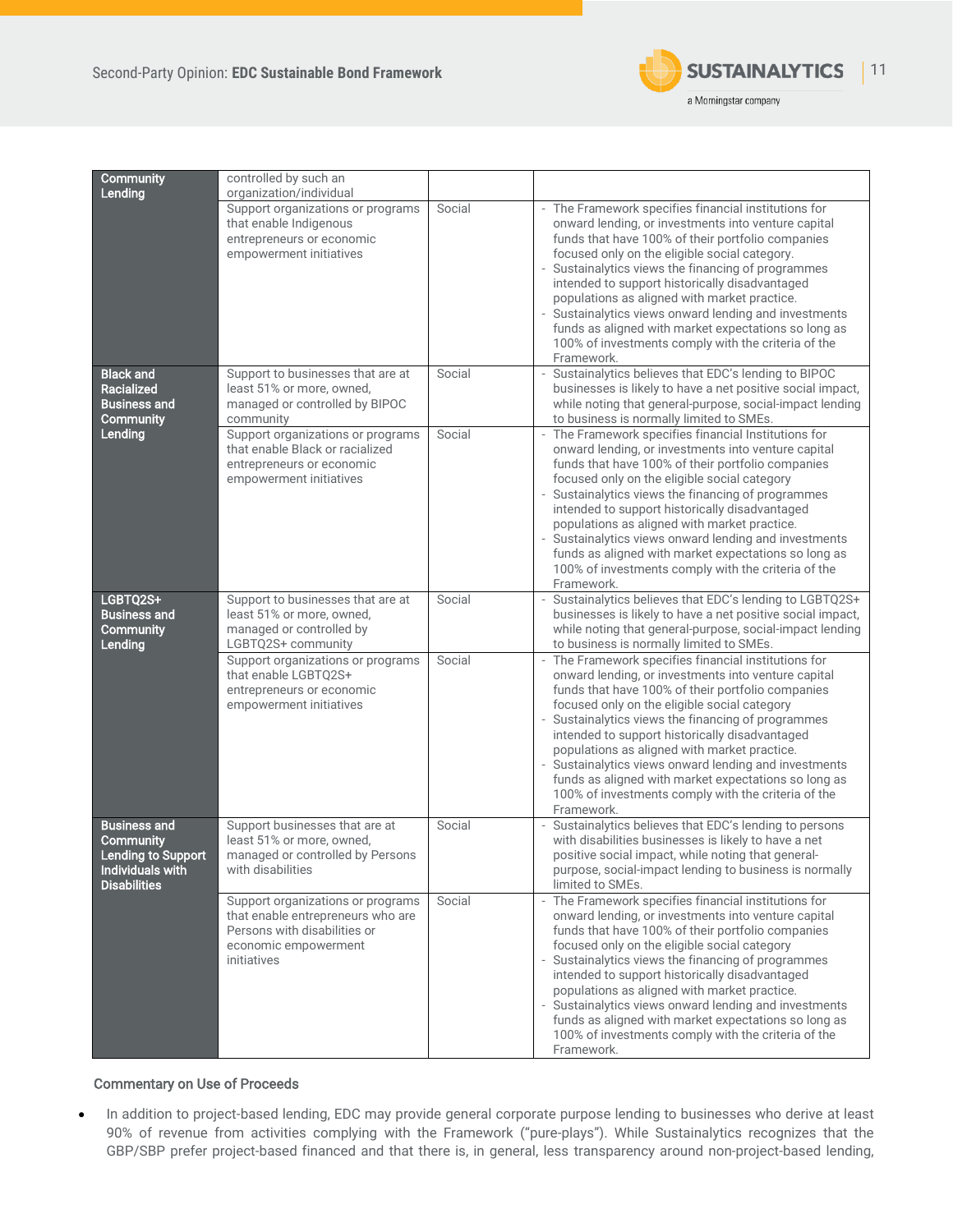

 $\overline{a}$ 

Sustainalytics views the established revenue threshold to ensure that proceeds will be directed to environmental and social activities that generate positive impacts.

• The Framework defines exclusionary criteria related to arms, defense and military, tobacco, gambling, adult entertainment, and predatory lending. Sustainalytics views these exclusions as decreasing the social risk associated with the financed companies and projects.

### Commentary on Transition Use of Proceeds

- In addition to the category-specific criteria described above, EDC has defined in its Framework overarching conditions for assessing if a loan or investment can be considered as eligible transition financing, namely that a financing recipient must demonstrate that (i) there is a credible strategy in place to decarbonize the financed activity in line with the objectives of the Paris agreement, (ii) the financed activity results in "low- or zero-emissions solutions that significantly reduce GHG emissions relative to industry norms in the short to medium term", and (iii) the financing does not result in lock-in of carbon-intensive assets. Sustainalytics notes the following:
	- EDC's assessment that a financed activity is being carried out in line with a credible transition strategy is necessary to ensure that the criteria described in the transition category are aligned with market practice. Sustainalytics views this as particularly important as noted above. EDC is encouraged to disclose the basis upon which it determines whether a borrower's activities and strategy are Paris-aligned.
	- The Framework's exclusion of financing which results in carbon-intensive lock-in is aligned with market expectation. Nevertheless, Sustainalytics notes that EDC has not clearly defined how it will operationalize this criterion. Sustainalytics considers activities which result in lock-in to include, without limitation, upstream oil and gas, light-duty vehicles which are not zero tailpipe emissions, and machinery which does not have the technical capacity to function on zero-lifecycle emissions fuels.
- EDC's Framework explicitly cites an intent to evaluate potential transition financing in the context of ICMA's Climate Transition Finance Handbook or "any other relevant Transition Taxonomy as applicable".
	- Sustainalytics is unable to opine on the credibility of assessments based on other potential taxonomies.



### Project Evaluation and Selection

- EDC's Sustainable Bond Working Group ("STBWG") will be responsible for overseeing the evaluation and selection process of all eligible projects under the Framework. The STBWG will review the list of eligible projects to determine the net sustainability benefits and ensure alignment with the Framework and provide the final approval for eligibility. The group is composed of Sustainable Business and Enablement and Treasury and Loans Services teams with support from Risk Management.
- EDC has an environmental and social risk management process in place, aligned with the credit risk management framework outlined in the Equator Principles, applicable to all transactions and exposures. For additional details, see Section 2.
- Based on the above, Sustainalytics considers the project selection and evaluation process to be in line with market practice.



### Management of Proceeds

- EDC's Treasury and Loans Services department will oversee the management of proceeds on a quarterly basis and ensure that the aggregate amount of eligible assets is greater than or equal to aggregate of bond proceeds. Allocation of proceeds are tracked using an internal information system and on a portfolio basis. The process is overseen by the STBWG and reviewed by auditors annually. EDC intends to allocate proceeds upon issuance.
- Unallocated proceeds will be temporarily held in cash or liquid securities in accordance with EDC's liquidity policy. EDC intends to allocate all proceeds within 24 months after any issuance.
- Based on the defined management approach, allocation timeframe and the temporary use of proceeds, Sustainalytics considers this to be in line with market practice.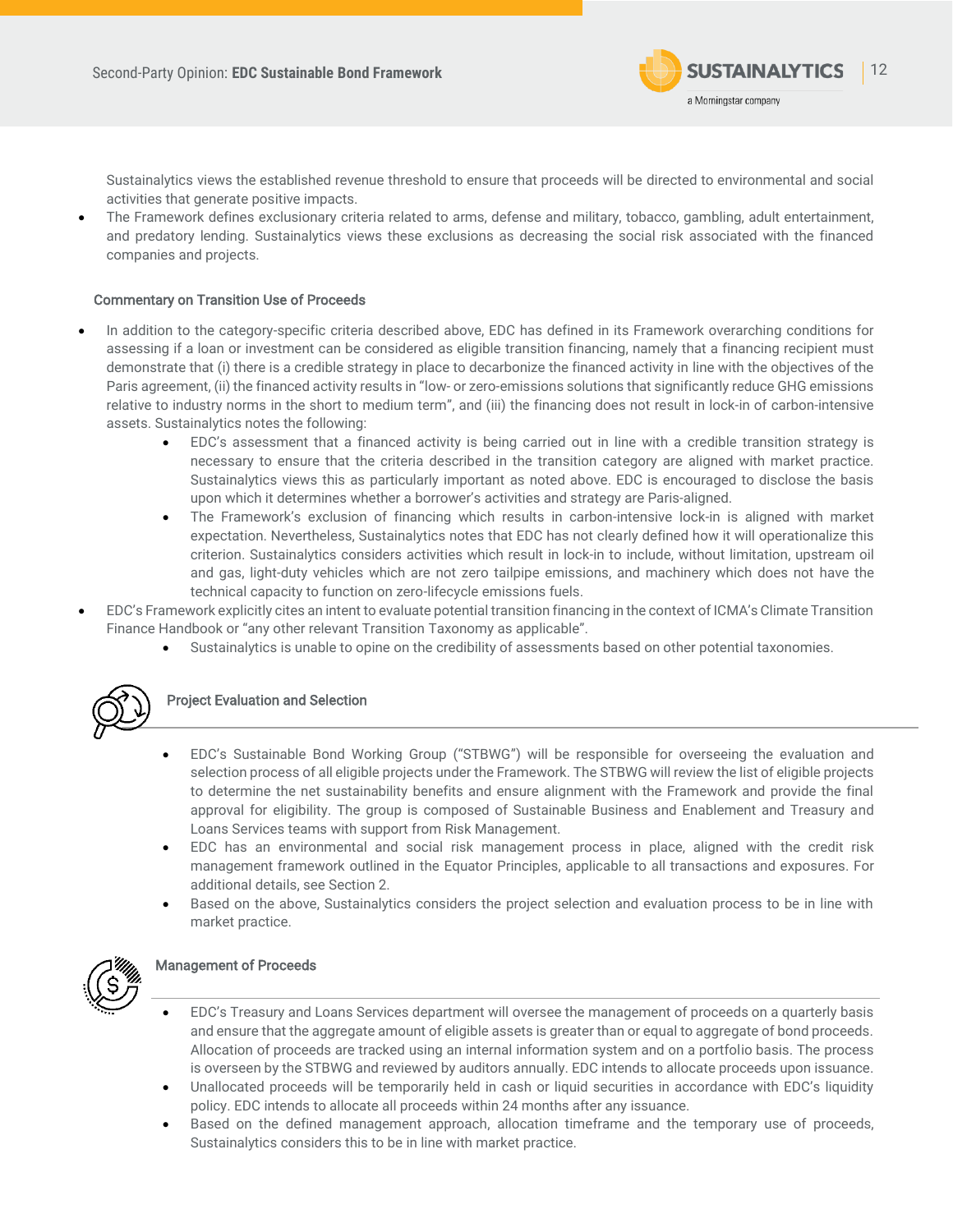



### Reporting

- EDC intends to publicly report on the allocation of proceeds annually and publish it in its Integrated Annual Report ("IAR") on its corporate website. The IAR will include the value of sustainable bonds outstanding, aggregate amounts of proceeds allocated to each eligible category and balance of unallocated proceeds at the time of reporting.
- EDC also intends to report on relevant impact metrics such as estimated annual GHG emissions avoided (tCO<sub>2</sub>e), amount of energy saved (MWh), volume of water saved/reduced/treated (m<sup>3</sup>), number and value of loans provided, number of businesses supported, etc.
- Sustainalytics views EDC's commitment to allocation and impact reporting as aligned with market practice.

# <span id="page-12-0"></span>Section 2: Assessment of EDC's Sustainability Strategy

### **Contribution of Framework to EDC's Sustainable Strategy**

Sustainalytics is of the opinion that EDC demonstrates a commitment to sustainability through its 2030 Strategy that aims to enhance Canada's competitiveness while moving towards a more clean and equitable economy. This Strategy focuses on seven key environmental and social areas within its lending approach and operations: (i) support clean and low-carbon technology, (ii) reduce carbon intensity within the lending portfolio, (iii) reduce operational footprint (iv) issue green bonds to promote environmental protection and climate change mitigation, (v) reporting in accordance to the Task Force on Climate-Related Financial Disclosures (TCFD), (vi) inclusive trade for marginalized groups and (vii) community investments. The following commitments have been outlined in the Corporation's 2020 Annual Report and 2020 Climate-Related Disclosures Report:33,<sup>34</sup>

- Supporting clean and low-carbon technology  $-$  EDC identifies the cleantech sector as a climate-related opportunity and therefore focuses on increasing support of clean technology. In the long-term, the Corporation aims to grow support for activities that prevent, reduce and eliminate pollution, improve resource efficiency and are less-energy intensive. EDC partakes in initiatives that promote clean technology such as the Cleantech Export Week where companies interact with investors. As a result of such initiatives, the number of cleantech companies served in 2020 grew by 27% to 288 businesses with the facilitation of CAD 4.5 billion compared to 2019.
- (ii) Reducing carbon intensity within the lending portfolio EDC focuses on setting targets to reduce the carbon intensity of its lending portfolio. EDC set a target of reducing exposure to the most carbon-intensive sectors (including oil and gas, thermal power generation, airlines and metal smelting and processing) by40%, or a CAD 3.3 billion reduction, by 2023 against a December 2018 baseline. <sup>35</sup> See "Credibility of EDC's Climate Transition Strategy" below for a more detailed assessment.
- (iii) Reducing operational carbon footprint, water consumption and waste EDC has also implemented initiatives to reduce its operational carbon footprint including emissions, water consumption and waste from facilities and employee activities. Areas of focus include reducing emissions from electricity consumption, natural gas consumption, business travel and paper consumption, reducing building water consumption and minimizing waste from headquarters and recycling paper and mixed paper.<sup>36</sup> EDC established a Green Team, a cross-corporate, volunteer employee advocacy group that provides a platform to develop ideas around environmentally friendly practices.

<sup>33</sup> EDC, "EDC 2020 Annual Report - Business as Unusual", at: [https://www.edc.ca/content/dam/edc/en/corporate/corporate-reports/annual](https://www.edc.ca/content/dam/edc/en/corporate/corporate-reports/annual-reports/2020-annual-report.pdf)[reports/2020-annual-report.pdf](https://www.edc.ca/content/dam/edc/en/corporate/corporate-reports/annual-reports/2020-annual-report.pdf)

<sup>34</sup> EDC, "EDC 2020 Annual Report – Climate-Related Disclosure", at: [https://www.edc.ca/content/dam/edc/en/corporate/corporate](https://www.edc.ca/content/dam/edc/en/corporate/corporate-reports/annual-reports/2020-climate-related-disclosure.pdf)[reports/annual-reports/2020-climate-related-disclosure.pdf](https://www.edc.ca/content/dam/edc/en/corporate/corporate-reports/annual-reports/2020-climate-related-disclosure.pdf) 

<sup>35</sup> EDC, "Export Development Canada Commits to Net Zero by 2050", (2021), at: [https://www.edc.ca/en/about-us/newsroom/edc-net-zero-](https://www.edc.ca/en/about-us/newsroom/edc-net-zero-2050.html)[2050.html](https://www.edc.ca/en/about-us/newsroom/edc-net-zero-2050.html) 

<sup>36</sup> EDC, "Operational Footprint", (2020), at: [https://www.edc.ca/en/about-us/corporate/corporate-sustainability-responsibility/environment](https://www.edc.ca/en/about-us/corporate/corporate-sustainability-responsibility/environment-people/operational-footprint.html)[people/operational-footprint.html](https://www.edc.ca/en/about-us/corporate/corporate-sustainability-responsibility/environment-people/operational-footprint.html)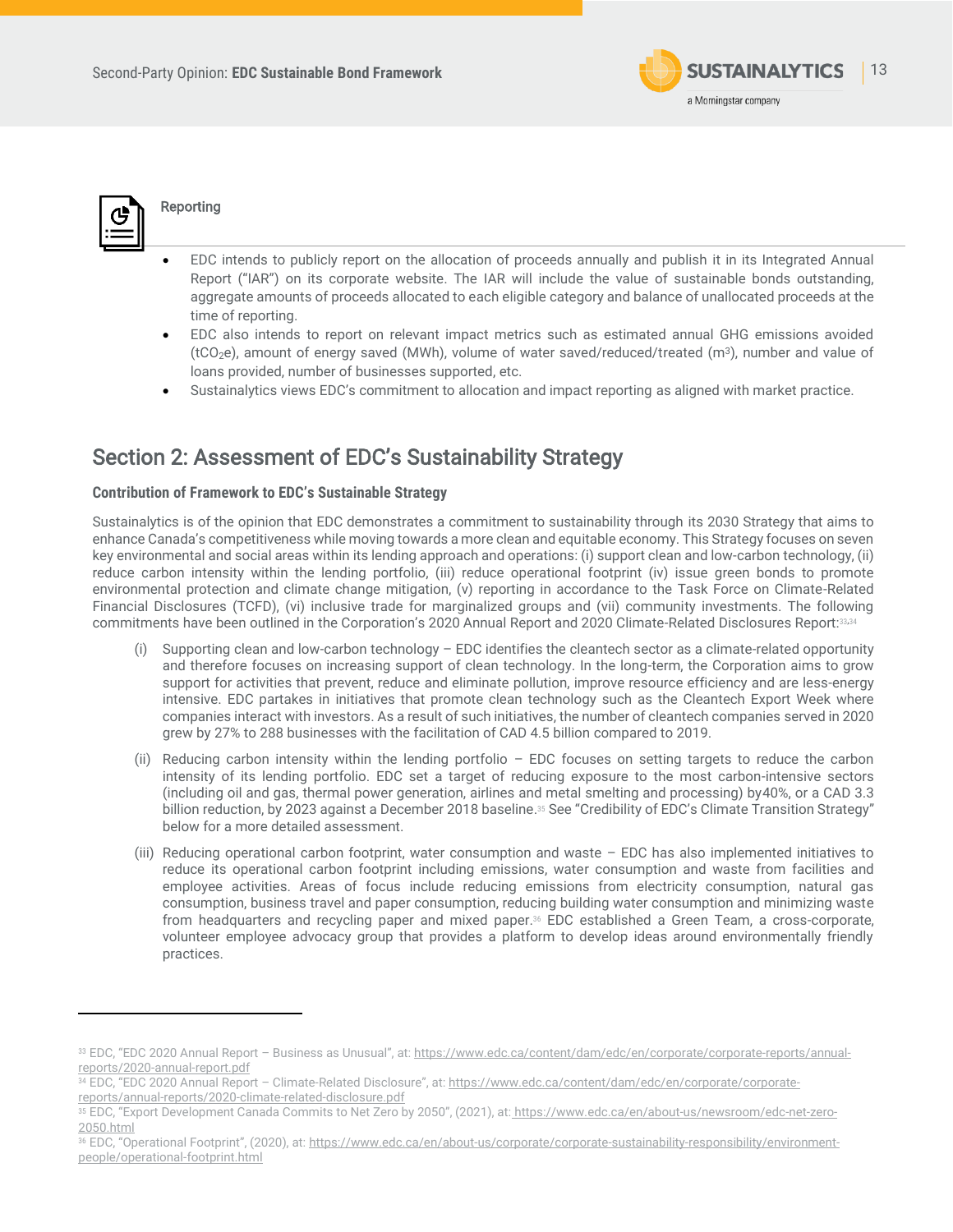

- (iv) Issuing green bonds EDC also focuses on issuing green bonds to accelerate environmental protection efforts. The Corporation finances projects that support resource efficiency, clean technology and renewable energy, the preservation, protection and remediation of air, water and soil, energy efficiency and smart grid infrastructure, clean transportation, sustainable water and wastewater management and waste management. By financing such projects, EDC reported avoiding 5.7 megatonnes of CO<sub>2</sub>e per year in 2021, with 64.6% coming from renewable energy projects, 35.3% coming from energy efficiency and smart grid projects and 0.1% coming from other projects.
- (v) Reporting in accordance with the TCFD EDC advances its capabilities in climate risk management and strategic development by supporting the TCFD Framework. EDC announced support for the TCFD in 2018 and will be reporting against the framework for the fourth year. The Corporation reports on its governance structure to manage climaterelated risks and develop policies, understand the impacts of climate change using scientific-based data and improve transparency and disclosure to better engage with stakeholders.
- (vi) Inclusive trade EDC places a focus on building partnerships and providing exposure to export opportunities for Canadian exporters that belong to marginalized groups. Such groups include Black, Indigenous and people of colour (BIPOC), women and the LGBT+ community. EDC has established a target of serving 2,000 women-led exporters (cumulative since 2008), facilitating CAD 6 billion in business (cumulative since 2018). For Indigenous-led exporters, EDC targets to serve 400 customers (cumulative since 2020) and facilitate CAD 650 million in business (cumulative since 2020).<sup>37</sup> EDC primarily focuses on women in trade but who are developing strategies that address the challenges other groups face. EDC offers programs that extend capital financing for women exporters, hold webinars and speaking engagements and provides training and education.<sup>38</sup> Between 2018 and 2020, EDC has supported 1,052 women-owned and led businesses while facilitating CAD 2.8 billion in trade. EDC's Women in Trade Investment Program also invested CAD 100 million to provide equity growth capital to growing business and female-led venture funds. For Indigenous exporters, EDC focused on establishing partnerships and fostering relationships with Indigenous business stakeholders including business associations, government agencies and Band Council officials. In 2020, EDC served 77 Indigenous customers while facilitating a trade of CAD 119.6 million. They also established partnerships with four key Indigenous business organizations. For the LGBT+ community, EDC has built a partnership with the Canadian Gay & Lesbian Change of Commerce to further understand the needs and challenges of this export group.
- (vii) Community investments EDC focuses primarily on community investment through charitable donations, donations matching and scholarships. The Corporation encourages employees to donate through the Donations Matching Program, provides funding to organizations and scholarships for students pursuing an education in business and business and environmental sustainability.

Sustainalytics is of the opinion that the EDC Sustainable Bond Framework is aligned with the Corporation's overall sustainability strategies and initiatives and will further the Corporation's action towards its key environmental and social priorities. Sustainalytics encourages EDC to set quantitative, time-bound targets for non-GHG related priorities.

### **EDC's Environmental and Social Risk Management**

As a lender for Eligible Assets, EDC has limited involvement in the development of specific projects. Nonetheless, EDC should take steps to mitigate key risks related to the projects that will be financed. Those risks include biodiversity loss from infrastructure projects, waste generated from construction, increased exposure of local communities to adverse effects, worker health and safety and stakeholder and community relations. Additionally, there are risks associated with being exposed to controversial organizations, businesses and projects as a result of EDC's lending activities.

Sustainalytics is of the opinion that EDC is able to manage and/or mitigate potential risks through the implementation of the following:

• EDC has implemented an overarching Environmental and Social Risk Management ("ESRM") Policy that outlines the process, roles and responsibilities undertaken to manage environmental and social risks associated with all the Company's activities including those associated with the transactions. As part of a transaction review, EDC uses a risk-based approach to identify, manage and mitigate risks. Specifically, the Corporation assesses customers' activities to determine the likelihood of occurrence of an environmental or social impact and its severity and addresses the issues. The ESRM Policy<sup>39</sup> is aligned with internationally accepted environmental and social risk management and

<sup>&</sup>lt;sup>37</sup> EDC has communicated these specific targets to Sustainalytics in November 2021.

<sup>38</sup> EDC, "Women in Trade", at: <https://www.edc.ca/women-in-trade>

<sup>39</sup> EDC, "Environmental and Social Risk Management Policy", (2019), at: [https://www.edc.ca/content/dam/edc/en/corporate/corporate-social](https://www.edc.ca/content/dam/edc/en/corporate/corporate-social-responsibility/environment-people/esrm-policy-framework-consultations.pdf)[responsibility/environment-people/esrm-policy-framework-consultations.pdf](https://www.edc.ca/content/dam/edc/en/corporate/corporate-social-responsibility/environment-people/esrm-policy-framework-consultations.pdf)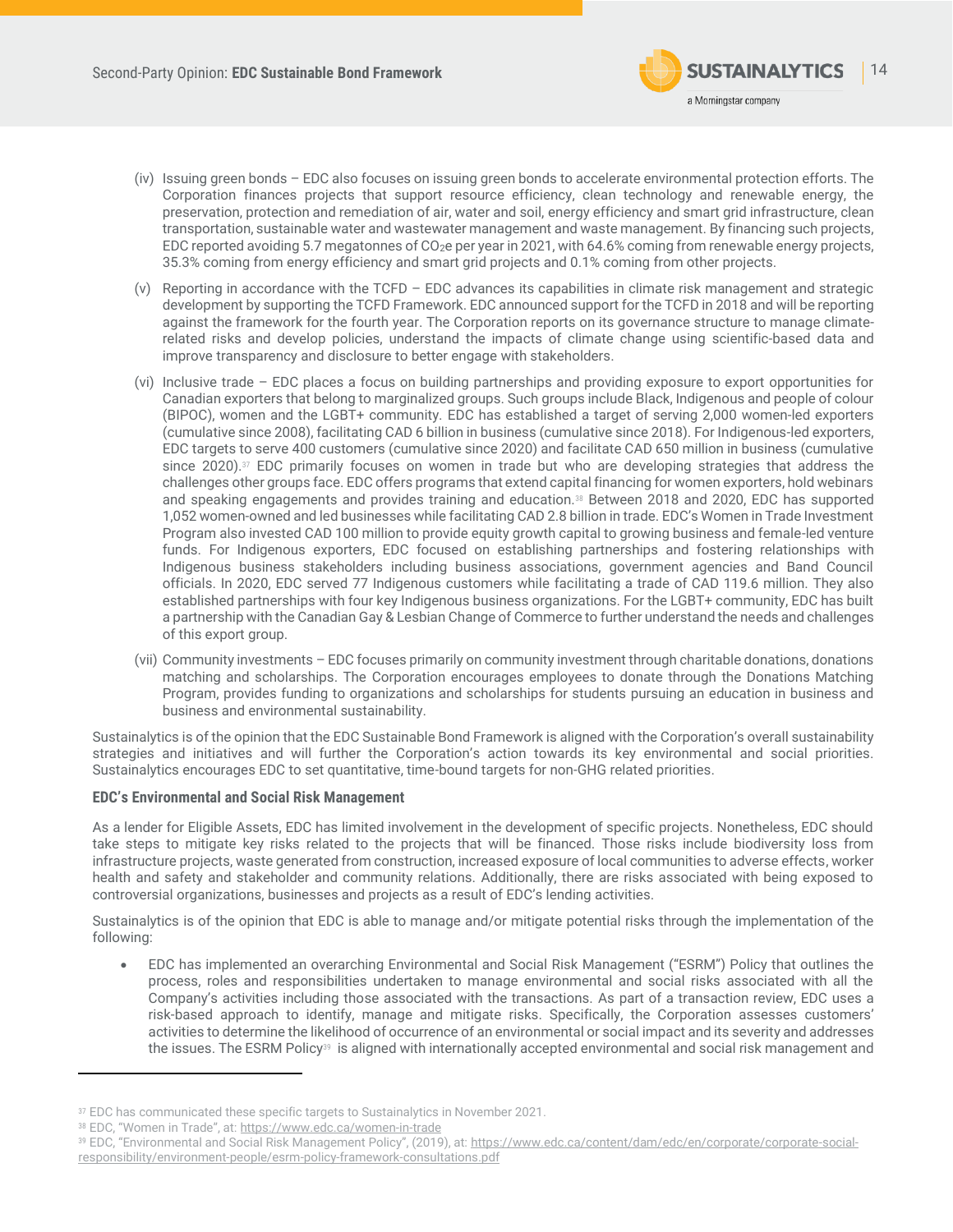

disclosure practices and multilateral agreements signed by Canada. The ESRM Policy is compliant to the Equator Principles, a risk management framework that establishes a minimum standard for due diligence and monitoring to support responsible risk decision-making<sup>40</sup> and the OECD Common Approaches, a set of practices agreed upon to incorporate environmental and social due diligence to identify, consider and address potential impacts and risks for export credits within risk management systems.<sup>41</sup>

- EDC has implemented an Environmental and Social Review Directive for project-related transactions categorized under three levels, A, B and C, based on potential adverse environmental and social effects. The categorization will determine the nature and extent of information EDC requires and the review it conducts. This Directive is aligned with the International Finance Corporation Performance Standards for managing environmental and social risks for topics such as biodiversity, resource efficiency, communities and cultural heritage.<sup>42</sup> The Directive is also compliant to Canadian legislation, including the Export Development Act which sets forth EDC's role in facilitating trade between Canada and other countries, Canada's competitiveness in the market and development financing and support.<sup>43</sup> Categorization and project benchmarking are completed against the standards:44
	- To ensure that risks associated with biodiversity loss and waste generated during construction are managed and mitigated, EDC requires an Environmental and Social Impact Assessment ("EIA") for the project. In the case that the project sponsor has internally completed an assessment EDC requires the engagement of an independent expert.
	- To mitigate and manage risks related to the increased exposure of adverse effects to communities, as part of the EIA, EDC requires an Action Plan where measures to avoid, reduce, mitigate risks are disclosed to any affected community alongside the compensation for any adverse impacts. Additionally, customers must partake in ongoing reporting and updating with the communities.
	- EDC has implemented the Due Diligence Framework on Human Rights that outlines the due diligence process to identify and act on human rights-related risks and impacts associated with transactions. The process entails four phases including pre-screening, screening, assessment and engagement and monitoring. Under this Framework, EDC tracks customers' employee labour, working conditions and occupational health and safety.<sup>45</sup> Regarding the Corporation's own operations, the EDC Code of Conduct outlines the policies and guidelines to ensure employee health and safety on-site including preventing harassment and discrimination, and complying with relevant health and safety standards and laws.<sup>46</sup> In 2020, EDC developed the Principles on Leverage and Remedy which establishes its approach to using its leverage to prevent and manage human rights impacts created through customer relationships and remedies to mitigate such impacts.<sup>47</sup>
	- Risks related to stakeholder and community relations are managed through a formal stakeholder engagement process compliant to the Global Reporting Initiative framework, outlined in the 2020 Annual Report.<sup>48</sup> On an annual basis, EDC engages with customers, partners, industries, employees, the Government of Canada, and the community. Formal engagement includes organized consultations and surveys while informal engagement occurs on social media, letters and phone calls. To ensure that positive relationships and trust are maintained with these stakeholders<sup>49</sup>, the engagement process entails receiving feedback on initiatives and performance and addressing the needs and interests of various stakeholder groups.

- <https://www.oecd.org/trade/topics/export-credits/environmental-and-social-due-diligence/>
- <sup>42</sup> International Finance Corporation, "Performance Standards", at:

<sup>40</sup> The Equator Principles Association, "The Equator Principles", (2020), at[: https://equator-principles.com/about/](https://equator-principles.com/about/)

<sup>41</sup> Organisation for Economic Co-operation and Development, "Environmental and social due diligence", at:

[https://www.ifc.org/wps/wcm/connect/Topics\\_Ext\\_Content/IFC\\_External\\_Corporate\\_Site/Sustainability-At-IFC/Policies-](https://www.ifc.org/wps/wcm/connect/Topics_Ext_Content/IFC_External_Corporate_Site/Sustainability-At-IFC/Policies-Standards/Performance-Standards)[Standards/Performance-Standards](https://www.ifc.org/wps/wcm/connect/Topics_Ext_Content/IFC_External_Corporate_Site/Sustainability-At-IFC/Policies-Standards/Performance-Standards)

<sup>43</sup> Government of Canada, "Export Development Canada – R.S.C., 1985, c. E-20", at: <https://laws.justice.gc.ca/PDF/E-20.pdf>

<sup>44</sup> EDC, "Environmental and Social Review Directive", (2018), at: [https://www.edc.ca/content/dam/edc/en/corporate/corporate-social](https://www.edc.ca/content/dam/edc/en/corporate/corporate-social-responsibility/environment-people/environmental-social-review-directive-2018.pdf)[responsibility/environment-people/environmental-social-review-directive-2018.pdf](https://www.edc.ca/content/dam/edc/en/corporate/corporate-social-responsibility/environment-people/environmental-social-review-directive-2018.pdf)

<sup>45</sup> EDC, "Due Diligence Framework: Human Rights", (2019), at: [https://www.edc.ca/content/dam/edc/en/corporate/corporate-social](https://www.edc.ca/content/dam/edc/en/corporate/corporate-social-responsibility/environment-people/human-rights-framework.pdf)[responsibility/environment-people/human-rights-framework.pdf](https://www.edc.ca/content/dam/edc/en/corporate/corporate-social-responsibility/environment-people/human-rights-framework.pdf)

<sup>46</sup> EDC, "EDC Code of Conduct", (2021), at: [https://www.edc.ca/content/dam/edc/en/corporate/careers/edc\\_code\\_of\\_conduct.pdf](https://www.edc.ca/content/dam/edc/en/corporate/careers/edc_code_of_conduct.pdf)

<sup>47</sup> The EDC Sustainable Bond Framework is available on EDC's website at: [https://www.EDCcorp.com/sustainable-financings/](https://www.edccorp.com/sustainable-financings/)

<sup>48</sup> EDC, "GRI – Context Index Service", (2021), at: [https://www.edc.ca/content/dam/edc/en/corporate/corporate-reports/annual-reports/2020](https://www.edc.ca/content/dam/edc/en/corporate/corporate-reports/annual-reports/2020-gri-content-index.pdf) [gri-content-index.pdf](https://www.edc.ca/content/dam/edc/en/corporate/corporate-reports/annual-reports/2020-gri-content-index.pdf)

<sup>49</sup> EDC, "EDC 2020 Annual Report – Business as Unusual"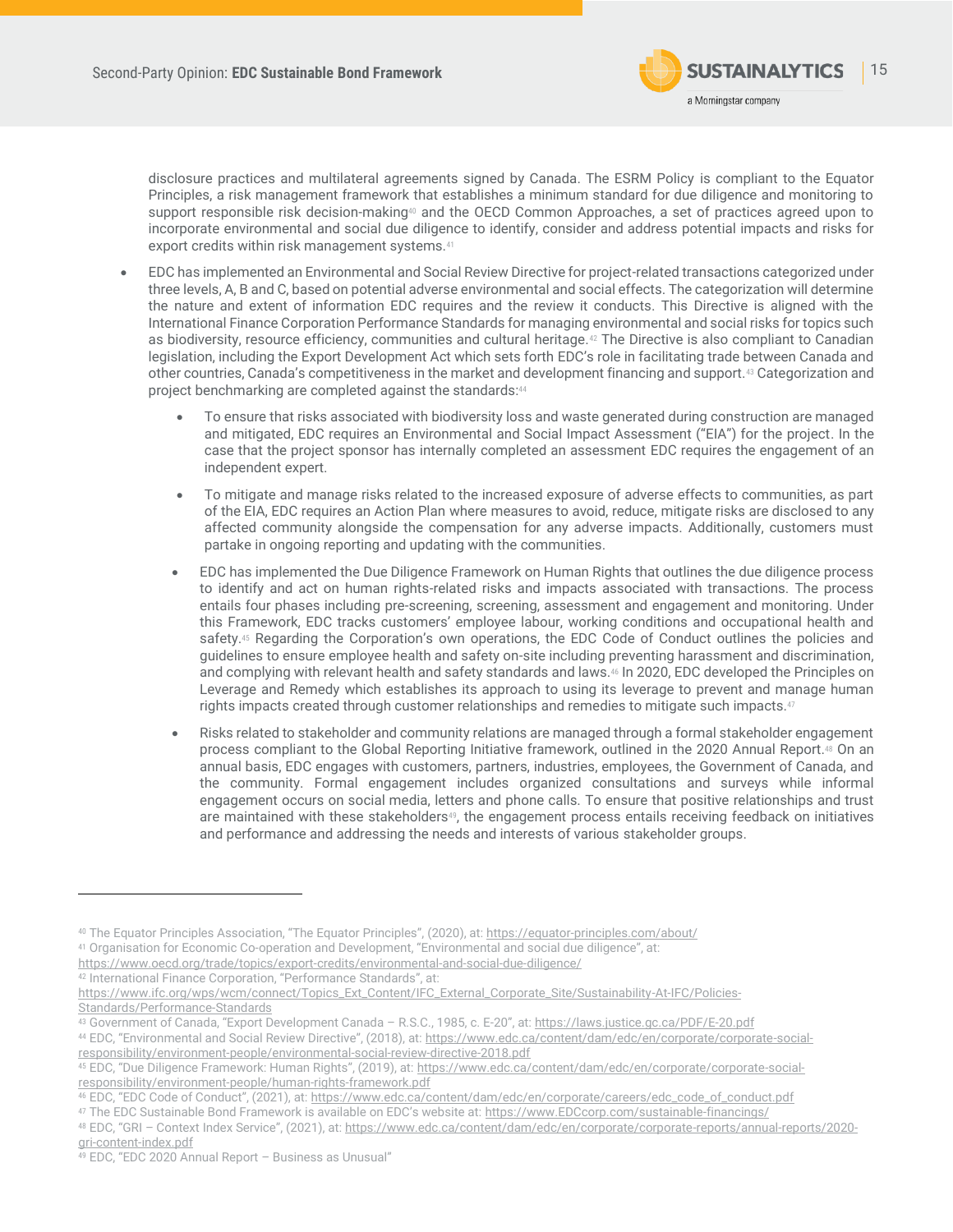

• To manage and mitigate risks associated with controversial business, EDC's Financial Crime Policy has outlined several measures that the Company is taking. These include employee training, risk assessments that screen customers early on, deploy enhanced due diligence to EDC's subject matter experts if required, establish risk escalation standards and ongoing monitoring of transactions and counterparties. The Policy applies to sanctioned parties/transactions involving bribery and corruption, to prevent services from being used in money laundering or fraudulent activities.<sup>50</sup>

Based on these policies, standards and assessments, Sustainalytics is of the opinion that EDC is well positioned to manage and mitigate environmental and social risks commonly associated with the eligible categories.

### **Credibility of EDC's Climate Transition Strategy**

Sustainalytics recognizes that some of the bond proceeds will be invested in carbon-intensive and hard-to-abate activities that will need to transition (i.e. decarbonize) over time. Sustainalytics considers it a market expectation that financial institutions involved in financing such activities have, in place, clear transition targets and strategy for their investments, a governance structure to ensure the effective implementation of their strategy, and a commitment to thorough reporting on progress.

### Climate Governance

EDC's ESG direction and strategy is overseen by its Board of Directors, which approves the Corporation's Climate Change Policy. The SVP, Sustainable Business & Enablement is responsible for implementing the Policy. The Executive Management Team, with support from the Risk Management and Enterprise Strategy Committees, is responsible for planning and executing the Corporation's ESG strategy, including its strategy to decarbonize its portfolio.

EDC has identified sectors considered to be of higher transition risk, starting with the upstream and downstream oil and gas, and requires companies obtaining new financing within these areas to commit to disclose corporate climate-related information aligned with the TCFD recommendations.

### Emission-Reduction Targets

In the long-term, EDC aims to achieve net-zero by 2050. In 2021, the Corporation set an interim target of reducing financing provided to the six most carbon-intensive sectors by 40% from 2018 levels by 2023 and has committed to identifying sciencebased carbon intensity targets for specific sectors by 2022.

EDC is targeting the composition of its portfolio, which represents the bulk of emissions originating from financial products provided to its customers and addresses the environmental impact of the core part of its business.

### Decarbonization Pathway and Implementation Plan

In July 2021, EDC published a Net Zero 2050 paper<sup>51</sup> describing its intent to reduce emissions from its portfolio and operations to net zero by 2050. This builds upon the Corporation's 2020 Due Diligence Framework for Climate Change and 2019 Climate Change Policy. The paper describes three levers the company will use to advance its climate transition: (i) reduced support for carbon-intensive sectors, (ii) sectoral carbon intensity targets for financed companies, and (iii) increased support for low-carbon businesses. EDC intends to roll out its strategy in a phased approach, consistently reporting on and disclosing the Corporations' progress in alignment with the recommendations of the TCFD.

Some notable highlights are outlined below:

- EDC has developed an initial exposure-based approach to carbon intensity target setting. In 2019, EDC set a target, focused on its financing portfolio, to reduce its exposure to the most carbon intensive sectors by 15 per cent over five years against a December 31, 2018 baseline.
- In 2020, EDC conducted its first climate risk scenario analysis by leveraging the 2019 Bank of England climate change scenarios prescribed for insurers. EDC applied a top-down approach to its 2020 portfolio and identified sectors considered to be of higher transition risk, starting with upstream and downstream oil and gas, and requires companies obtaining new financing within these areas to commit to disclose corporate climate-related information aligned with the TCFD recommendations.

<sup>50</sup> EDC, "EDC 2020 Annual Report – Business as Unusual"

<sup>51</sup> EDC, "EDC Net Zero 2050", (2021), at: <https://www.edc.ca/content/dam/edc/en/non-premium/edc-net-zero-emissions-2050.pdf>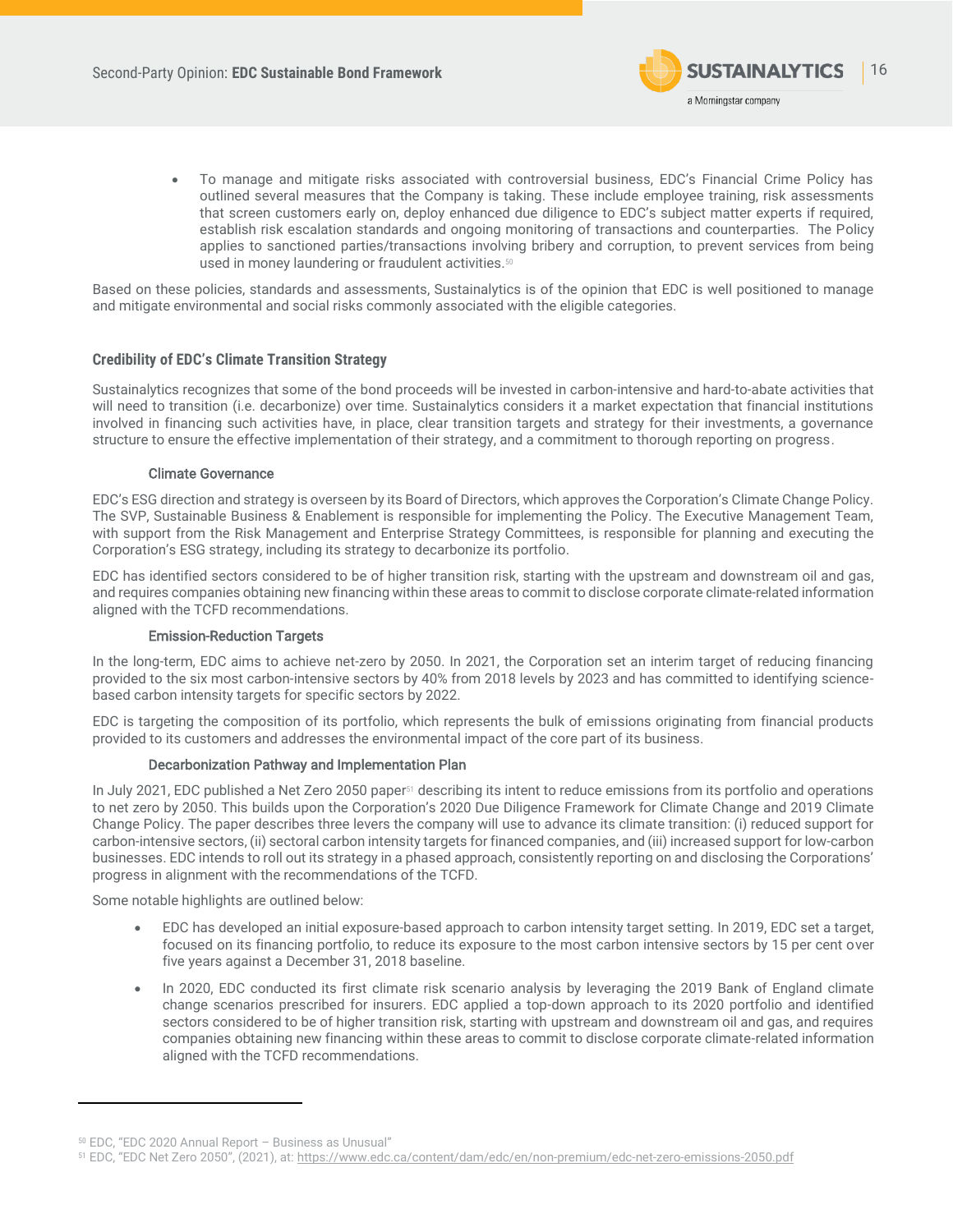

• Since 2020, EDC's Thermal Coal Position restricts financing thermal coal power, mining or dedicated thermal coalrelated infrastructure. EDC committed to continue to increase the granularity in the climate-risk exposure assessment and evolve its climate-related target setting.

Sustainalytics recognizes that EDC has prioritized the development of credible options for decarbonization and has reported on steps taken to implement its transition strategy. Sustainalytics encourages EDC to continue to refine its plan in the face of ongoing efforts of the financial sector and to continue to report on the progress to set science-based carbon intensity targets for specific sectors.

### Reporting on Implementation

EDC intends to continue reporting on the share of its financing portfolio (65% of its overall portfolio in 2020) which is within the most carbon-intensive sectors and which creates EDC's primary exposure to climate-related risks. EDC has committed to disclosing GHG emissions from its financing within 3 years (by 2024).

Furthermore, EDC updated its Transparency and Disclosure Policy in 2020 to include a commitment to disclose annually the aggregate number of prospective financing transactions not qualified due to ESG risks, in whole or in part, and committed to disclosing targets for specific carbon-intensive sectors, including commercial loans and project finance. EDC is exploring methodologies to account for additional asset classes/products.

# <span id="page-16-0"></span>Section 3: Impact of Use of Proceeds

All use of proceeds categories are aligned with those recognized by SBG, GBP and SBP. Sustainalytics has focused below on use of proceeds categories where the impact is specifically relevant in the local context.

### **Contribution of Renewable Energy**

The electricity and heat generation sectors in Canada are the sixth largest source of Canada's total GHG emissions accounting for 8.4% of the total, in 2019.<sup>52</sup> In this context, increasing the share of renewable energy generation has the potential to have significant impact on meeting climate goals. A study from the IEA and the International Renewable Energy Agency ("IRENA") supports this assessment, estimating that 65-70% of worldwide primary energy demand would need to be met by low-carbon energy sources by 2050 to meet the 2°C target. In Canada, the proportion of electricity derived from renewable sources grew 3.4% between 2010 and 2018 and is expected to grow by only 4.8% by 2030 with current strategies therefore, representing slow a slow growth rate. 53,54

Canada is a signatory to the Paris Agreement and has committed to becoming a net-zero emission economy by 2050.<sup>55</sup> In line with this, the country has set a target of producing 90% of its electricity from non-emitting sources by 2030.<sup>56</sup> In order to meet its commitment of the Paris Agreement, Canada recently published a climate plan, A Healthy Environment and A Healthy Economy, outlining the government's plan to accelerate the growth of renewable energy usage across various industries.<sup>57</sup> For example, in June 2021, the federal government announced a CAD 964 million investment in a renewable energy program to increase the number of smart energy and grid modernization projects that promote the use of clean technologies such as wind, solar and hydro.<sup>58</sup>

<https://www.canada.ca/content/dam/eccc/documents/pdf/cesindicators/ghg-emissions/2021/greenhouse-gas-emissions-en.pdf> 53 Canada Energy Regulator, "Prairie Provinces to lead Canada in renewable energy growth", (2021), at: [https://www.cer-](https://www.cer-rec.gc.ca/en/about/news-room/news-releases/2021/prairie-provinces-to-lead-canada-in-renewable-energy-growth.html)

[rec.gc.ca/en/about/news-room/news-releases/2021/prairie-provinces-to-lead-canada-in-renewable-energy-growth.html](https://www.cer-rec.gc.ca/en/about/news-room/news-releases/2021/prairie-provinces-to-lead-canada-in-renewable-energy-growth.html)

<sup>54</sup> Marshall, D. (2019), "Cleaner, cheaper and growing: renewables are ready. Canadian policy isn't.", Environmental Defence, at:

<https://environmentaldefence.ca/2019/06/06/cleaner-cheaper-growing-renewables-ready-canadian-policy-isnt/>

<sup>55</sup> Government of Canada, "Progress towards Canada's greenhouse gas emissions reduction target", at:

[https://www.canada.ca/en/environmentclimatechange/services/environmental-indicators/progress-towards-canada-greenhouse-gas](https://www.canada.ca/en/environmentclimatechange/services/environmental-indicators/progress-towards-canada-greenhouse-gas-emissions-reduction-target.html)[emissions-reduction-target.html](https://www.canada.ca/en/environmentclimatechange/services/environmental-indicators/progress-towards-canada-greenhouse-gas-emissions-reduction-target.html)

<https://www.canada.ca/en/services/environment/weather/climatechange/climate-action/powering-future-clean-energy.html> <sup>57</sup> Environment and Climate Change Canada, "A Healthy Environment and A Healthy Economy", (2021), at:

<sup>52</sup> Environment and Climate Change Canada, "Greenhouse Gas Emissions", (2021), at:

<sup>56</sup> Government of Canada, "Powering our future with clean electricity", at:

[https://www.canada.ca/content/dam/eccc/documents/pdf/climate-change/climate-plan/healthy\\_environment\\_healthy\\_economy\\_plan.pdf](https://www.canada.ca/content/dam/eccc/documents/pdf/climate-change/climate-plan/healthy_environment_healthy_economy_plan.pdf) <sup>58</sup> Natural Resources Canada, "Canada Invests Over \$960-Million in Renewable Energy and Grid Modernization Projects", (2021), at: [https://www.canada.ca/en/natural-resources-canada/news/2021/06/canada-invests-over-960-million-in-renewable-energy-and-grid](https://www.canada.ca/en/natural-resources-canada/news/2021/06/canada-invests-over-960-million-in-renewable-energy-and-grid-modernization-projects.html)[modernization-projects.html](https://www.canada.ca/en/natural-resources-canada/news/2021/06/canada-invests-over-960-million-in-renewable-energy-and-grid-modernization-projects.html)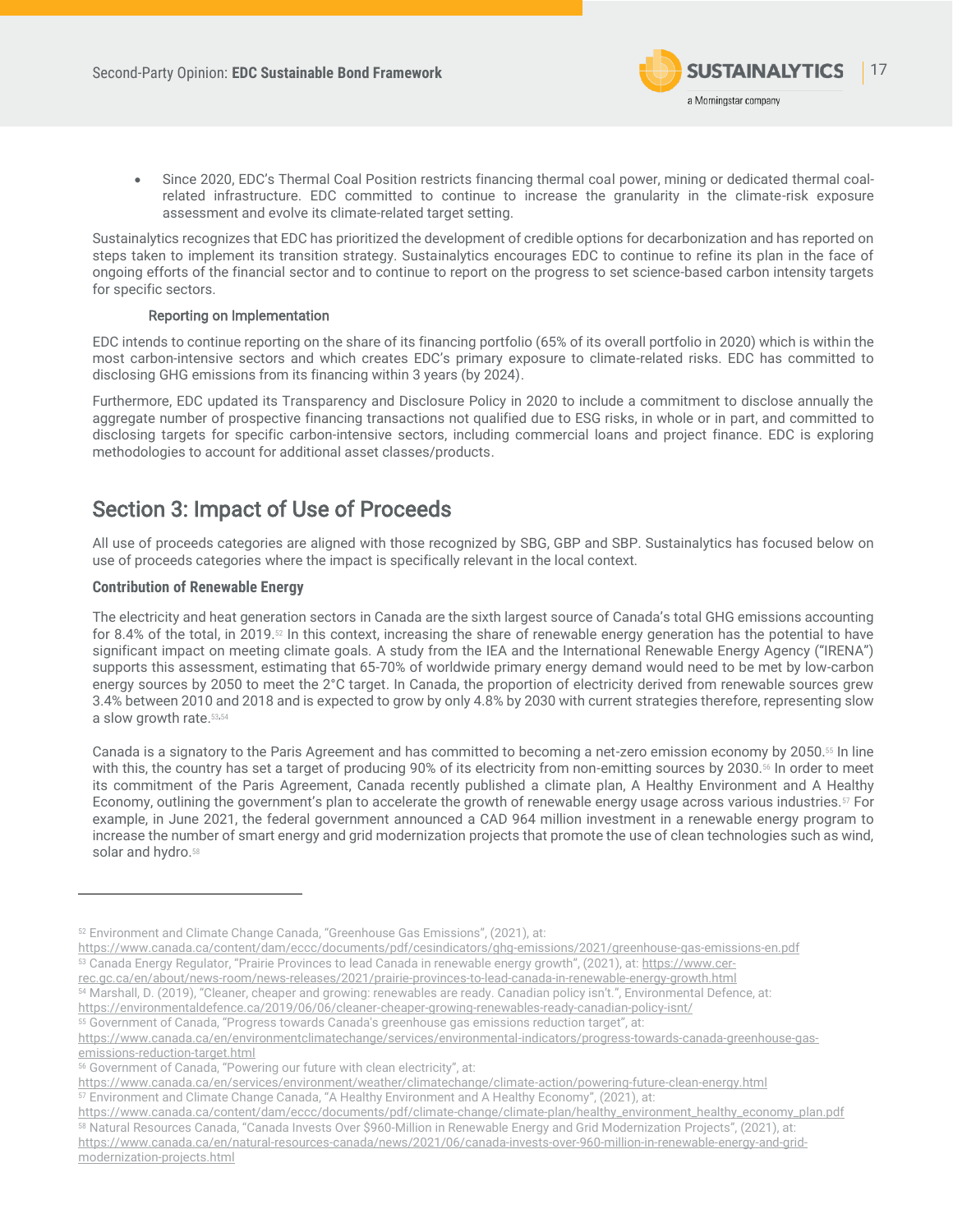

Sustainalytics expects EDC's financing in renewable energy to contribute positively to Canada's energy transition that may also help meet global environmental objectives.

### **The role of the financial sector in supporting women-owned businesses**

According to Statistics Canada, women-owned enterprises experienced the fastest growth between 2005 and 2013.<sup>59</sup> The employment in women-owned businesses increased by 20% in 2013, in comparison to the 8% growth in employment for menowned enterprises. COVID-19's Impact Data Insights show that over 34% of women-owned SMEs innovated their products or services to adapt to the pandemic, in comparison to 27.4% of all businesses in Canada.<sup>60</sup> Despite the performance of womenowned enterprises, the 2017 Survey on Financing and Growth of Small and Medium Enterprises found that only 16% of SMEs were owned by women,61 whereas men comprised 64% of the SME sector. One of the reasons being limited access to funding which acts as a major barrier in the growth path of women-owned enterprises. While expansion capital is a challenge for all business owners, studies show that women experience this challenge more acutely than men, with women-owned businesses only receiving 4% of Canada's venture capital funding<sup>62</sup> and are also less likely to receive other forms of leverage, such as trade credit or capital leasing.<sup>63</sup> While women currently only run a sixth of all Canadian businesses, data gathered by the Government of Canada signals that supporting the advancement of women's economic participation in the economy could result in a CAD 150 billion contribution to the nation's GDP.<sup>64</sup>

As an important business lender in Canada, EDC is uniquely positioned to support female entrepreneurship and leadership by providing increased accessibility and growth opportunities for women-owned businesses. Sustainalytics believes that EDC's investments towards women-owned business will yield strong positive social impacts.

### **Alignment with/contribution to SDGs**

The Sustainable Development Goals (SDGs) were set in September 2015 and form an agenda for achieving sustainable development by the year 2030. This transition bond advances the following SDG goals and targets:

| Use of Proceeds Category                                                                                   | <b>SDG</b>                                    | <b>SDG Target</b>                                                                                                                               |
|------------------------------------------------------------------------------------------------------------|-----------------------------------------------|-------------------------------------------------------------------------------------------------------------------------------------------------|
| <b>Renewable Energy</b>                                                                                    | 7. Affordable and Clean Energy                | 7.2 By 2030, increase substantially the share of renewable<br>energy in the global energy mix                                                   |
| <b>Energy Efficiency</b>                                                                                   | 7. Affordable and Clean Energy                | 7.3 By 2030, double the global rate of improvement in energy<br>efficiency                                                                      |
| Pollution Prevention and Control                                                                           | 12. Responsible Consumption<br>and Production | 12.5 By 2030, substantially reduce waste generation through<br>prevention, reduction, recycling and reuse                                       |
| <b>Environmentally Sustainable</b><br><b>Management of Living Natural</b><br><b>Resources and Land Use</b> | 15. Life on Land                              | 15.A Mobilize and significantly increase financial resources from<br>all sources to conserve and sustainably use biodiversity and<br>ecosystems |

<https://www150.statcan.gc.ca/n1/pub/45-28-0001/2020001/article/00056-eng.htm>

<https://www.ic.gc.ca/eic/site/061.nsf/eng/03086.html#summary>

<sup>59</sup> Statistic Canada, Women-owned Enterprises in Canada[: https://www150.statcan.gc.ca/n1/pub/11-626-x/11-626-x2018083-eng.htm](https://www150.statcan.gc.ca/n1/pub/11-626-x/11-626-x2018083-eng.htm) <sup>60</sup> Statistics Canada, "Impact of COVID-19 on businesses majority-owned by women, May 2020", 2020, at:

<sup>61</sup> Government of Canada, "Summary of the Survey on Financing and Growth of Small and Medium Enterprises, 2017", 2017, at:

<sup>62</sup> Canada Post, The power of female small business owner and leaders[: https://www.canadapost.ca/blogs/business/ecommerce/the-power-of](https://www.canadapost.ca/blogs/business/ecommerce/the-power-of-femalesmall-business-owners-and-leaders/)[femalesmall-business-owners-and-leaders/](https://www.canadapost.ca/blogs/business/ecommerce/the-power-of-femalesmall-business-owners-and-leaders/)

<sup>63</sup> Women Entrepreneurship Knowledge Hub, "The State of Women's Entrepreneurship in Canada", 2020, at: [https://wekh.ca/wp-](https://wekh.ca/wp-content/uploads/2020/10/WEKH_State_of_Womens_Entrepreneurship_in_Canada_2020_EN-1.pdf)

[content/uploads/2020/10/WEKH\\_State\\_of\\_Womens\\_Entrepreneurship\\_in\\_Canada\\_2020\\_EN-1.pdf](https://wekh.ca/wp-content/uploads/2020/10/WEKH_State_of_Womens_Entrepreneurship_in_Canada_2020_EN-1.pdf)

<sup>&</sup>lt;sup>64</sup> Government of Canada, Women Entrepreneurship Strategy[: https://www.ic.gc.ca/eic/site/107.nsf/eng/home](https://www.ic.gc.ca/eic/site/107.nsf/eng/home)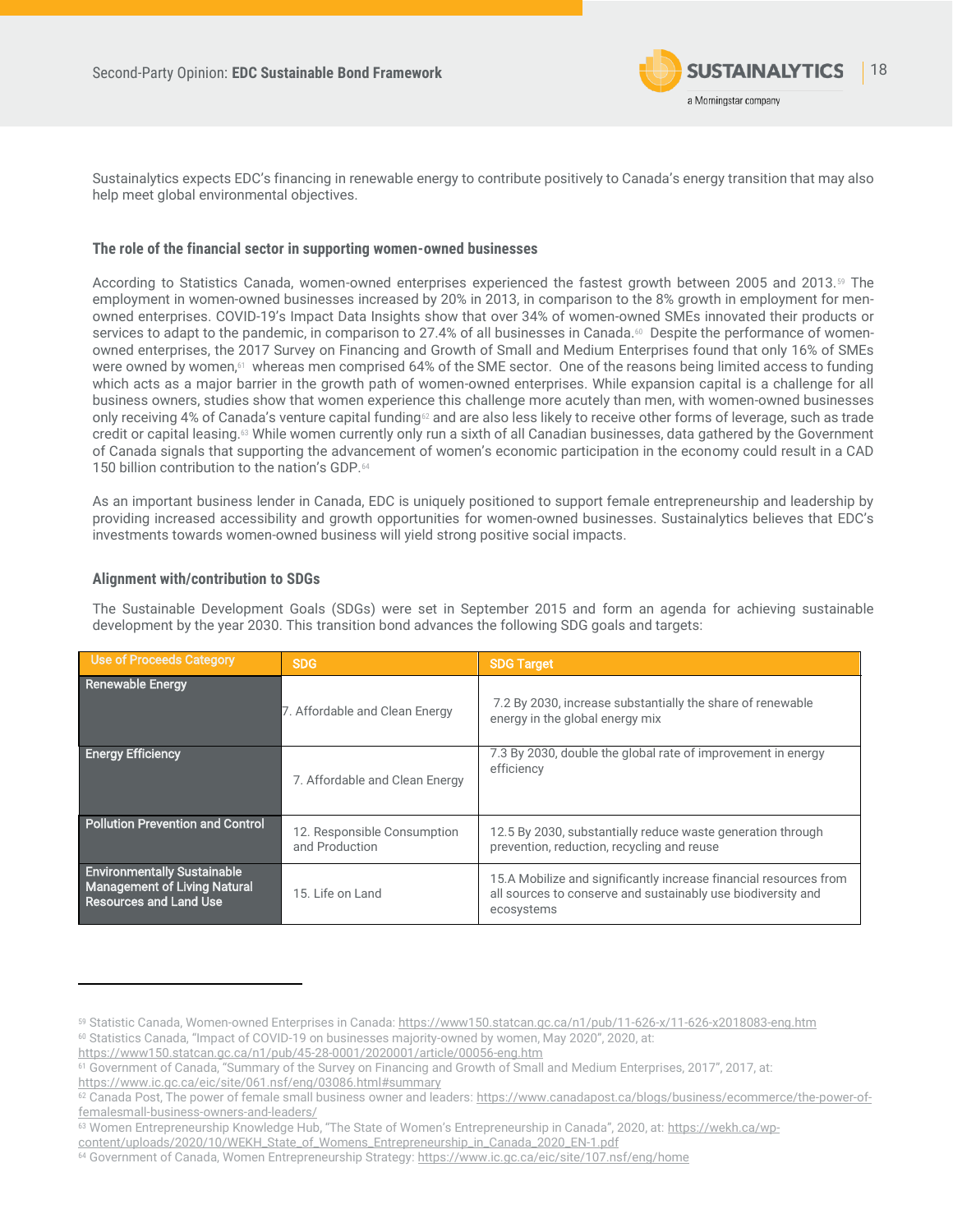

<span id="page-18-0"></span>

| <b>Clean Transportation</b>                                    | 11. Sustainable Cities and<br>Communities                                               | 11.2 By 2030, provide access to safe, affordable, accessible and<br>sustainable transport systems for all, improving road safety,<br>notably by expanding public transport, with special attention to<br>the needs of those in vulnerable situations, women, children,<br>persons with disabilities and older persons |
|----------------------------------------------------------------|-----------------------------------------------------------------------------------------|-----------------------------------------------------------------------------------------------------------------------------------------------------------------------------------------------------------------------------------------------------------------------------------------------------------------------|
| <b>Sustainable Water and Wastewater</b><br>Management          | 6. Ensure availability and<br>sustainable management of<br>water and sanitation for all | 6.3 By 2030, improve water quality by reducing pollution,<br>eliminating dumping and minimizing release of hazardous<br>chemicals and materials, halving the proportion of untreated<br>wastewater and substantially increasing recycling and safe<br>reuse globally                                                  |
| <b>Green Buildings</b>                                         | 11. Sustainable Cities and<br>Communities                                               | 11.B By 2020, substantially increase the number of cities and<br>human settlements adopting and implementing integrated<br>policies and plans towards inclusion, resource efficiency,<br>mitigation and adaptation to climate change, resilience to<br>disasters                                                      |
| <b>Affordable Housing &amp; Basic</b><br><b>Infrastructure</b> | 11. Sustainable Cities and<br>Communities                                               | 11.1 By 2030, ensure access for all to adequate, safe and<br>affordable housing and basic services and upgrade slums.                                                                                                                                                                                                 |
| <b>Access to Essential Services</b>                            | 3. Good Health and Well Being                                                           | 3.8 Achieve universal health coverage, including financial risk<br>protection, access to quality essential health-care services and<br>access to safe, effective, quality and affordable essential<br>medicines and vaccines for all.                                                                                 |
| <b>Majority Women-owned SMEs</b>                               | 5. Gender Equality                                                                      | 5.5 Ensure women's full and effective participation and equal<br>opportunities for leadership at all levels of decision-making in<br>political, economic and public life.                                                                                                                                             |
| <b>Indigenous Communities and</b><br><b>Businesses</b>         | 10. Reduced Inequalities                                                                | 10.2 By 2030, empower and promote the social, economic and<br>political inclusion of all, irrespective of age, sex, disability, race,<br>ethnicity, origin, religion or economic or other status                                                                                                                      |
| <b>Circularity</b>                                             | 12. Responsible Consumption<br>and Production                                           | 12.2 By 2030, achieve the sustainable management and efficient<br>use of natural resources                                                                                                                                                                                                                            |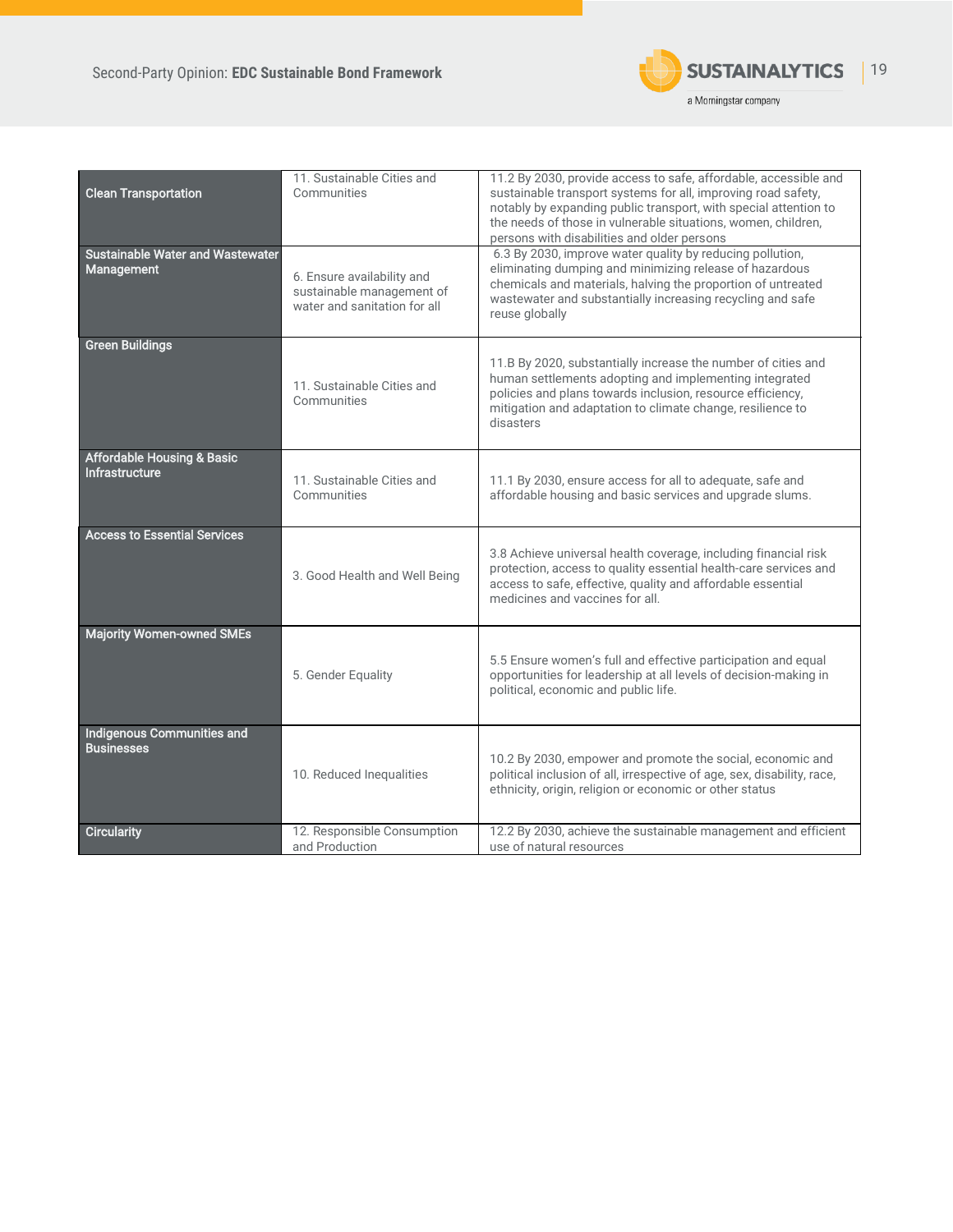

## **Conclusion**

<span id="page-19-0"></span>EDC has developed the EDC Sustainable Bond Framework under which it intends to issue green, social and transition bonds and use the proceeds to finance and/or refinance, in whole or in part, existing and/or future projects that facilitate the transition of the Corporation's operations to a low-carbon economy.

The Framework outlines a process by which proceeds will be tracked, allocated, and managed and commitments have been made for reporting on the allocation and impact of the use of proceeds. Furthermore, Sustainalytics believes the Framework is aligned with the overall sustainability strategy of the company and that the use of proceeds categories will contribute to the advancement of the UN Sustainable Development Goals 3, 5, 6, 7, 10, 11, 12 and 15. Additionally, Sustainalytics is of the opinion that EDC has adequate measures to identify, manage and mitigate environmental and social risks commonly associated with the eligible projects funded by the use of proceeds. Sustainalytics is of the opinion that the EDC Sustainable Bond Framework is robust, transparent, and in alignment with the four core components of the SBG, GBP and SBP.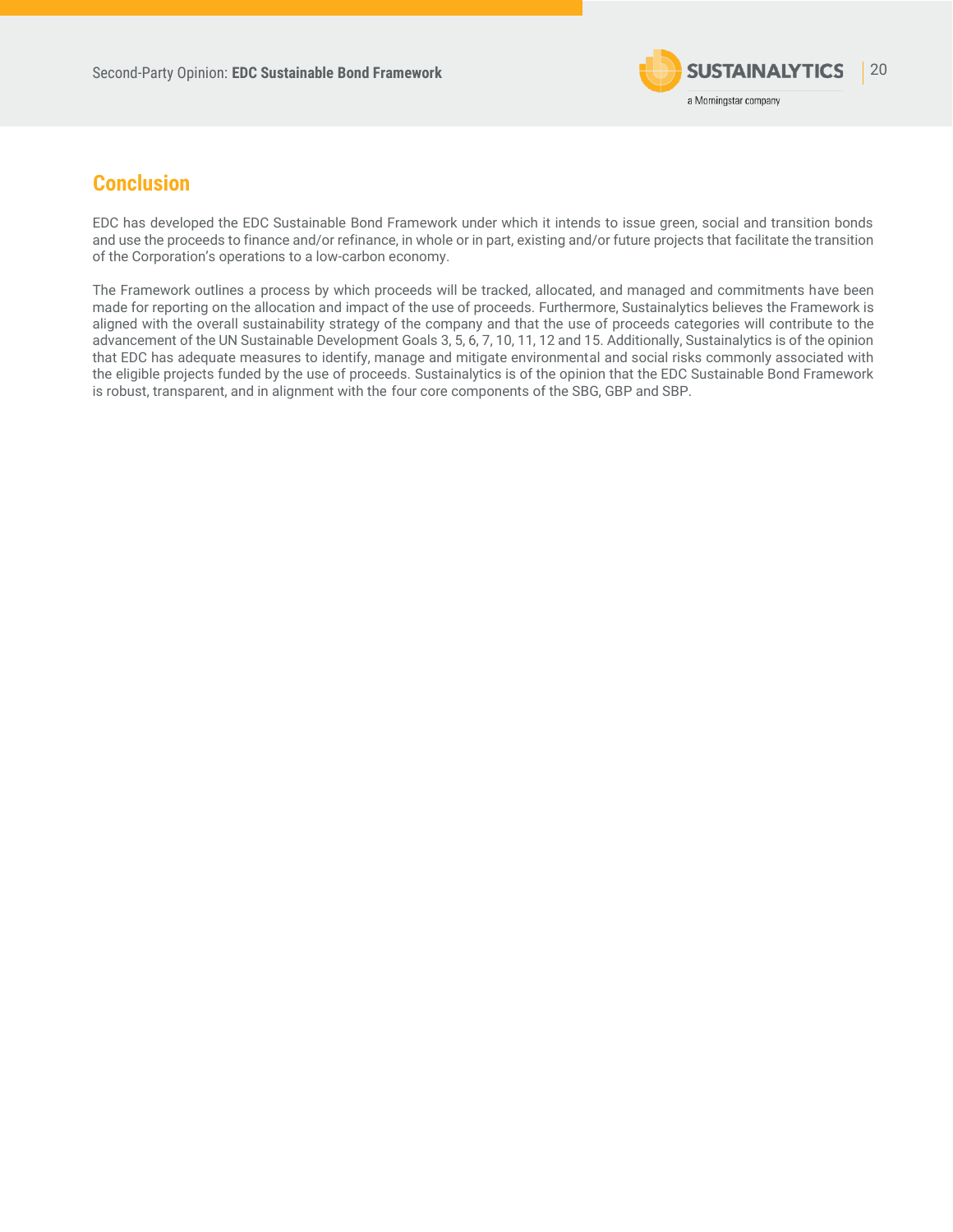

# **Appendix**

### Appendix 1: Sustainability Bond / Sustainability Bond Programme - External Review Form

### Section 1. Basic Information

| Issuer name:                                                                                           | Export Development Canada             |
|--------------------------------------------------------------------------------------------------------|---------------------------------------|
| <b>Sustainability Bond ISIN or Issuer Sustainability</b><br><b>Bond Framework Name, if applicable:</b> | <b>FDC Sustainable Bond Framework</b> |
| Review provider's name:                                                                                | Sustainalytics                        |
| Completion date of this form:                                                                          | February 18, 2022                     |
| Publication date of review publication:                                                                |                                       |

### Section 2. Review overview

### SCOPE OF REVIEW

The following may be used or adapted, where appropriate, to summarise the scope of the review. The review assessed the following elements and confirmed their alignment with the GBP and SBP:

| $\boxtimes$ | Use of Proceeds                             | $\boxtimes$ | Process for Project Evaluation and<br>Selection |
|-------------|---------------------------------------------|-------------|-------------------------------------------------|
| $\boxtimes$ | <b>Management of Proceeds</b>               | $\boxtimes$ | Reporting                                       |
|             | <b>ROLE(S) OF REVIEW PROVIDER</b>           |             |                                                 |
| X           | Consultancy (incl. 2 <sup>nd</sup> opinion) | П           | Certification                                   |
| П           | Verification                                | П           | Rating                                          |
|             | Other (please specify):                     |             |                                                 |

Note: In case of multiple reviews / different providers, please provide separate forms for each review.

### EXECUTIVE SUMMARY OF REVIEW and/or LINK TO FULL REVIEW (if applicable)

Please refer to Evaluation Summary above.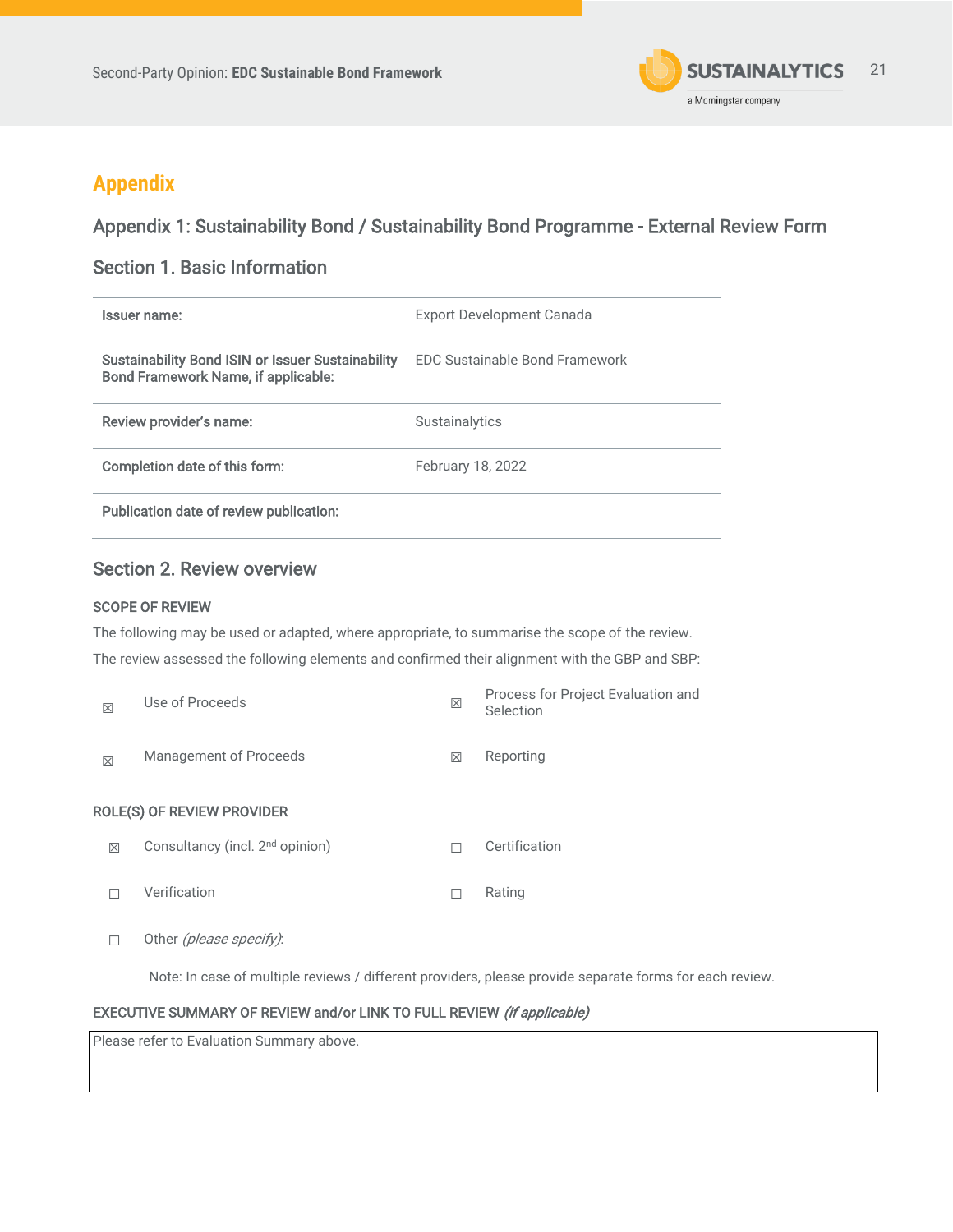

### Section 3. Detailed review

Reviewers are encouraged to provide the information below to the extent possible and use the comment section to explain the scope of their review.

### 1. USE OF PROCEEDS

Overall comment on section (if applicable):

The eligible categories for the use of proceeds<sup>65</sup> are aligned with those recognized by the Use of Proceeds Principles. Sustainalytics specifically considers investments in eligible categories and related expenditures to be a viable option for the low-carbon transition and advance the UN Sustainable Development Goals, specifically SDG 3, 5, 6, 7, 10, 11, 12 and 15.

### Use of proceeds categories as per GBP:

| 区                                                                            | Renewable energy                                                                                                                | X           | Energy efficiency                                                                  |  |  |  |
|------------------------------------------------------------------------------|---------------------------------------------------------------------------------------------------------------------------------|-------------|------------------------------------------------------------------------------------|--|--|--|
|                                                                              | Pollution prevention and control                                                                                                | $\boxtimes$ | Environmentally sustainable management of<br>living natural resources and land use |  |  |  |
| $\boxtimes$                                                                  | Terrestrial and aquatic biodiversity<br>conservation                                                                            | $\boxtimes$ | Clean transportation                                                               |  |  |  |
|                                                                              | Sustainable water and wastewater<br>management                                                                                  | $\boxtimes$ | Climate change adaptation                                                          |  |  |  |
| $\boxtimes$                                                                  | Eco-efficient and/or circular economy<br>adapted products, production technologies<br>and processes                             | $\boxtimes$ | Green buildings                                                                    |  |  |  |
| $\Box$                                                                       | Unknown at issuance but currently expected<br>to conform with GBP categories, or other<br>eligible areas not yet stated in GBPs | п           | Other (please specify):                                                            |  |  |  |
| If applicable please specify the environmental taxonomy, if other than GBPs: |                                                                                                                                 |             |                                                                                    |  |  |  |
| Use of proceeds categories as per SBP:                                       |                                                                                                                                 |             |                                                                                    |  |  |  |
| ⊠                                                                            | Affordable basic infrastructure                                                                                                 |             | Access to essential services                                                       |  |  |  |
|                                                                              | Affordable housing                                                                                                              |             | Employment generation (through SME financing                                       |  |  |  |

and microfinance)

<sup>65</sup> Renewable Energy, Energy Efficiency, Pollution Prevention and Waste Management, Environmentally Sustainable Management of Living Natural Resources and Land Use, Clean Transportation, Sustainable Water and Wastewater Management, Climate Change Adaptation, Circular Economy Adapted Products, Production Technologies and Processes and Green Building and Infrastructure, Carbon Capture Utilization and Storage (CCUS), Low-Carbon Intensity Fuels, Affordable Basic Infrastructure, Access to Health, Women-Owned, Women-Led Businesses and Community Lending, Indigenous Peoples-Owned and Indigenous Peoples-Led Business and Community Lending, Black and Racialized Business and Community Lending, LGBTQ2S+ Business and Community Lending and Business and Community Lending to Support Individuals with Disabilities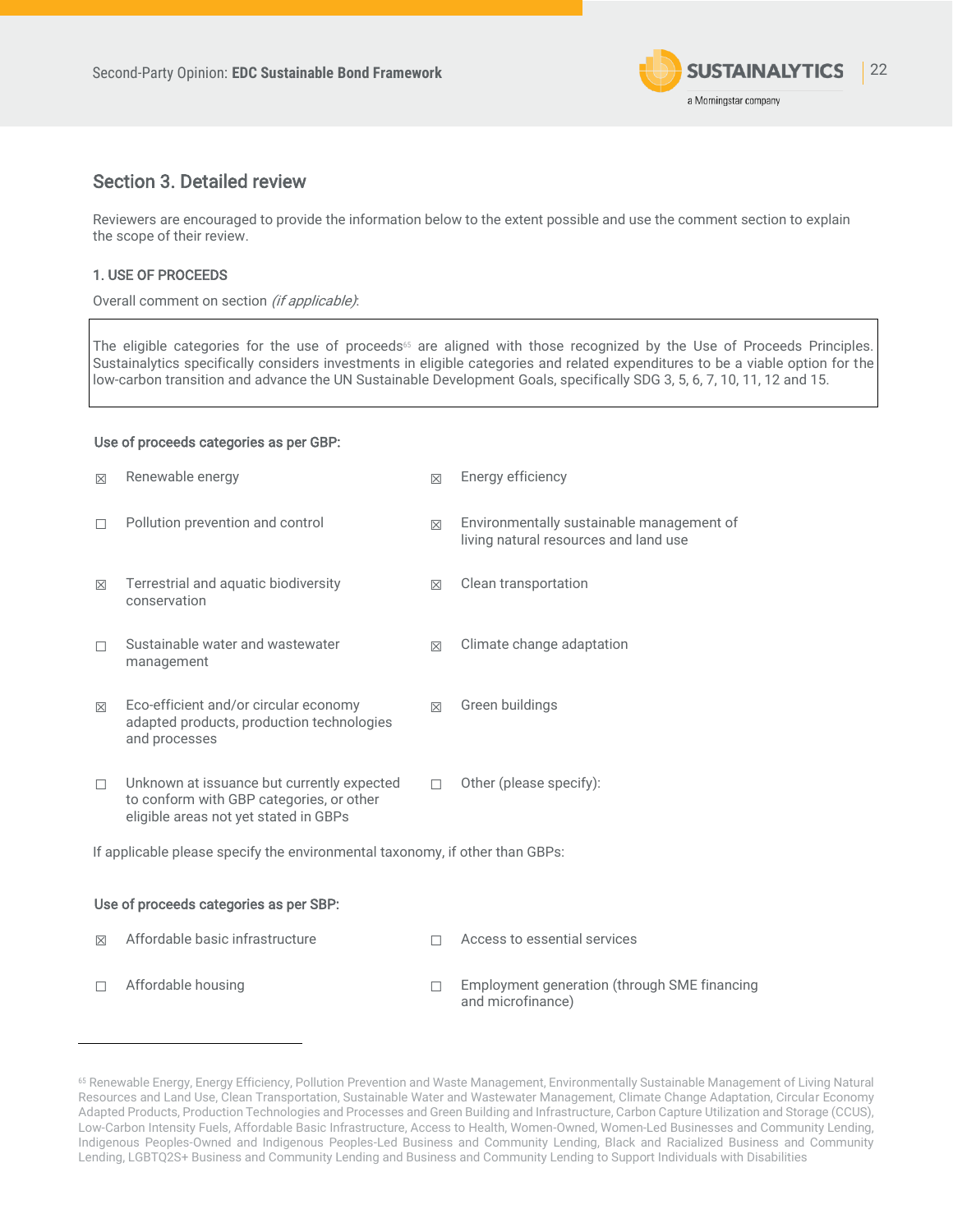

- 
- ☐ Food security ☐ Socioeconomic advancement and empowerment
- ☐ Unknown at issuance but currently expected to conform with SBP categories, or other eligible areas not yet stated in SBP ☒ Other (please specify): Women-Owned, Women-Led Business and Community Lending, Indigenous Peoples-Owned and Indigenous Peoples-Led Business and Community Lending, Black and Racialized Business and Community Lending, LGBTQ2S+ Business and Community Lending, Business and Community Lending to Support Individuals with Disabilities

If applicable please specify the social taxonomy, if other than SBP:

### 2. PROCESS FOR PROJECT EVALUATION AND SELECTION

Overall comment on section (if applicable):

EDC's internal process in evaluating and selecting projects is to be managed by the Sustainable Bond Working Group. EDC has an environmental and social risk management process in place aligned with the credit risk management framework outline in the Equator Principles, applicable to all transactions and exposures. Sustainalytics considers the project selection process in line with market practice.

### Evaluation and selection

| ⊠                                                  | Credentials on the issuer's social and green<br>objectives                                 | ⊠           | Documented process to determine that<br>projects fit within defined categories                  |  |  |
|----------------------------------------------------|--------------------------------------------------------------------------------------------|-------------|-------------------------------------------------------------------------------------------------|--|--|
| ⊠                                                  | Defined and transparent criteria for projects<br>eligible for Sustainability Bond proceeds | $\boxtimes$ | Documented process to identify and<br>manage potential ESG risks associated<br>with the project |  |  |
|                                                    | Summary criteria for project evaluation and<br>selection publicly available                |             | Other (please specify):                                                                         |  |  |
| Information on Responsibilities and Accountability |                                                                                            |             |                                                                                                 |  |  |
| ⊠                                                  | Evaluation / Selection criteria subject to<br>external advice or verification              |             | In-house assessment                                                                             |  |  |
|                                                    | Other (please specify):                                                                    |             |                                                                                                 |  |  |

### 3. MANAGEMENT OF PROCEEDS

Overall comment on section (if applicable):

EDC's processes for management of proceeds are overseen by its Treasury and Loans Services department. EDC intends to allocate proceeds within 24 months after any issuance. Unallocated proceeds will be held in accordance with EDC's liquidity policies. This is in line with market practice.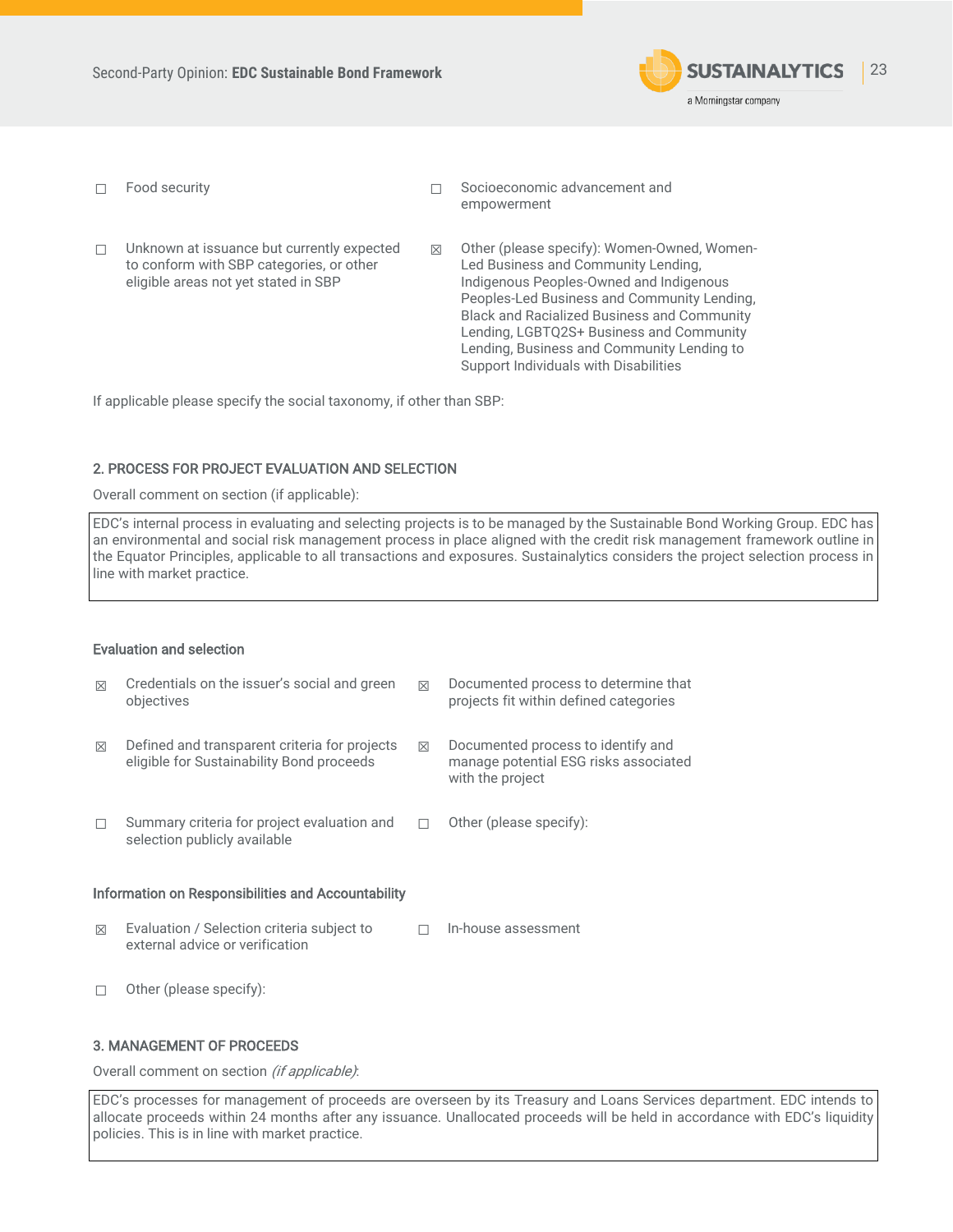

### Tracking of proceeds:

- ☒ Sustainability Bond proceeds segregated or tracked by the issuer in an appropriate manner
- ☒ Disclosure of intended types of temporary investment instruments for unallocated proceeds
- ☐ Other (please specify):

### Additional disclosure:

|   | Allocations to future investments only                     | ⊠           | Allocations to both existing and future<br>investments |
|---|------------------------------------------------------------|-------------|--------------------------------------------------------|
|   | Allocation to individual disbursements                     | $\boxtimes$ | Allocation to a portfolio of<br>disbursements          |
| ⊠ | Disclosure of portfolio balance of<br>unallocated proceeds |             | Other (please specify):                                |

### 4. REPORTING

Overall comment on section (if applicable):

EDC intends to report on allocation and impact of proceeds on its website on an annual basis in its Integrated Annual Report until full allocation. Sustainalytics views the allocation and impact reporting as aligned with market practice.

### Use of proceeds reporting:

| Project-by-project            |                         | X | On a project portfolio basis |                                                           |  |
|-------------------------------|-------------------------|---|------------------------------|-----------------------------------------------------------|--|
| Linkage to individual bond(s) |                         |   | Other (please specify):      |                                                           |  |
|                               | Information reported:   |   |                              |                                                           |  |
| $\boxtimes$                   | Allocated amounts       |   | П                            | Sustainability Bond financed share of<br>total investment |  |
| г                             | Other (please specify): |   |                              |                                                           |  |
|                               | Frequency:              |   |                              |                                                           |  |
| $\boxtimes$                   | Annual                  |   | П                            | Semi-annual                                               |  |
|                               | Other (please specify): |   |                              |                                                           |  |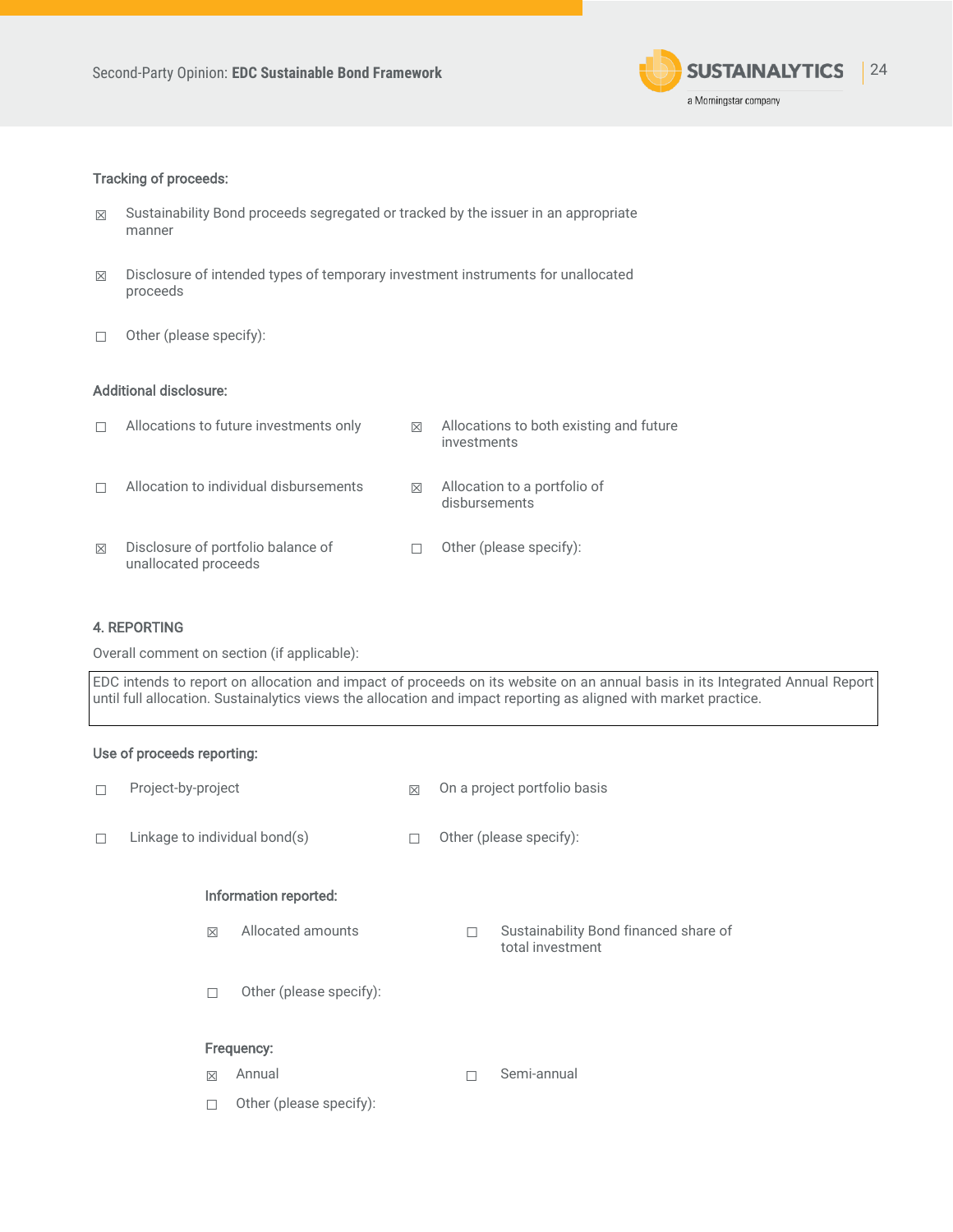

### Impact reporting:

- ☐ Project-by-project ☒ On a project portfolio basis
	-
- ☐ Linkage to individual bond(s) ☐ Other (please specify):

### Information reported (expected or ex-post):

|   | M                          | <b>GHG Emissions / Savings</b>            | 区 | <b>Energy Savings</b>                      |
|---|----------------------------|-------------------------------------------|---|--------------------------------------------|
|   | M                          | Decrease in water use                     | 区 | Number of beneficiaries                    |
|   | $\boxtimes$                | Target populations                        |   | Other ESG indicators (please)<br>specify): |
|   |                            | Frequency:                                |   |                                            |
|   | ⊠                          | Annual                                    |   | Semi-annual                                |
|   |                            | Other (please specify):                   |   |                                            |
|   | <b>Means of Disclosure</b> |                                           |   |                                            |
| 冈 |                            | Information published in financial report |   | Information published in sustainability    |

### $\boxtimes$  Information published in financial report

- ☐ Information published in ad hoc documents ☐ Other (please specify):
- □ Reporting reviewed (if yes, please specify which parts of the reporting are subject to external review):

Where appropriate, please specify name and date of publication in the useful links section.

### USEFUL LINKS (e.g. to review provider methodology or credentials, to issuer's documentation, etc.)



### Type(s) of Review provided:

- ☐ Consultancy (incl. 2nd opinion) ☐ Certification
- ☐ Verification / Audit ☐ Rating
- 

□ Other (please specify):

Review provider(s): Date of publication: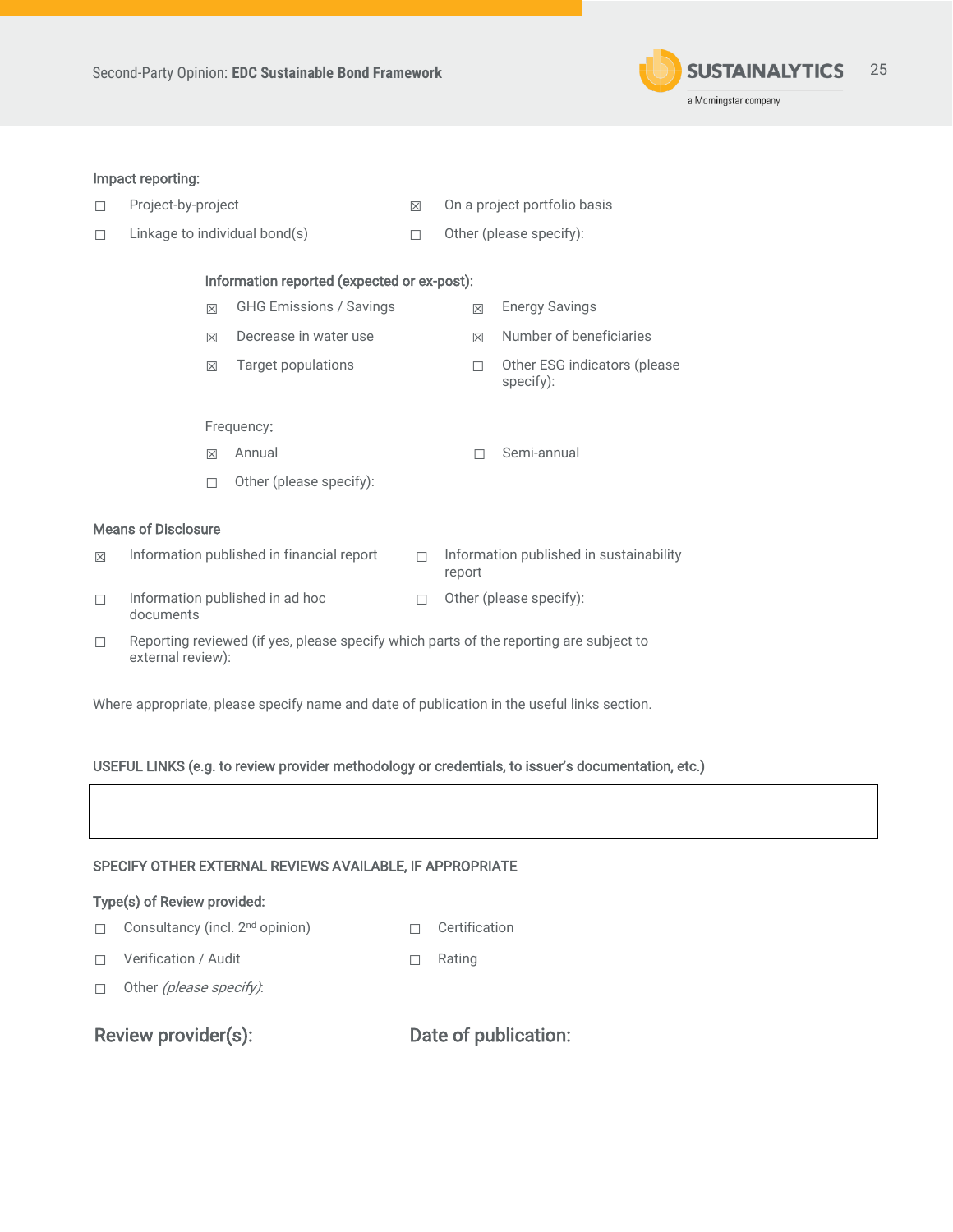

### ABOUT ROLE(S) OF REVIEW PROVIDERS AS DEFINED BY THE GBP AND THE SBP

- i. Second-Party Opinion: An institution with sustainability expertise that is independent from the issuer may provide a Second-Party Opinion. The institution should be independent from the issuer's adviser for its Sustainability Bond framework, or appropriate procedures such as information barriers will have been implemented within the institution to ensure the independence of the Second-Party Opinion. It normally entails an assessment of the alignment with the Principles. In particular, it can include an assessment of the issuer's overarching objectives, strategy, policy, and/or processes relating to sustainability and an evaluation of the environmental and social features of the type of Projects intended for the Use of Proceeds.
- ii. Verification: An issuer can obtain independent verification against a designated set of criteria, typically pertaining to business processes and/or sustainability criteria. Verification may focus on alignment with internal or external standards or claims made by the issuer. Also, evaluation of the environmentally or socially sustainable features of underlying assets may be termed verification and may reference external criteria. Assurance or attestation regarding an issuer's internal tracking method for use of proceeds, allocation of funds from Sustainability Bond proceeds, statement of environmental or social impact or alignment of reporting with the Principles may also be termed verification.
- iii. Certification: An issuer can have its Sustainability Bond or associated Sustainability Bond framework or Use of Proceeds certified against a recognised external sustainability standard or label. A standard or label defines specific criteria, and alignment with such criteria is normally tested by qualified, accredited third parties, which may verify consistency with the certification criteria.
- iv. Green, Social and Sustainability Bond Scoring/Rating: An issuer can have its Sustainability Bond, associated Sustainability Bond framework or a key feature such as Use of Proceeds evaluated or assessed by qualified third parties, such as specialised research providers or rating agencies, according to an established scoring/rating methodology. The output may include a focus on environmental and/or social performance data, process relative to the Principles, or another benchmark, such as a 2-degree climate change scenario. Such scoring/rating is distinct from credit ratings, which may nonetheless reflect material sustainability risks.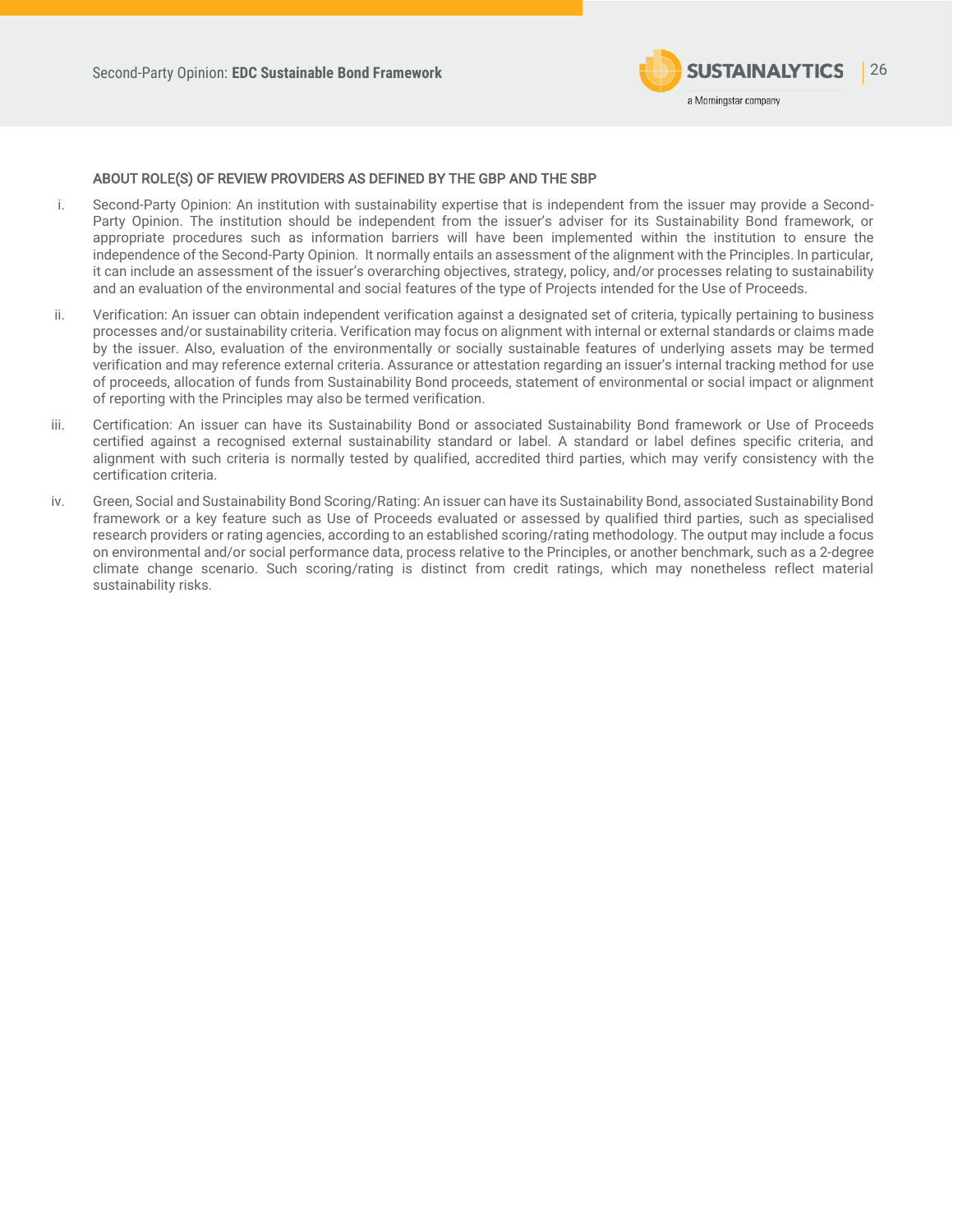

## <span id="page-26-0"></span>**Disclaimer**

#### **Copyright ©2022 Sustainalytics. All rights reserved.**

The information, methodologies and opinions contained or reflected herein are proprietary of Sustainalytics and/or its third party suppliers (Third Party Data), and may be made available to third parties only in the form and format disclosed by Sustainalytics, or provided that appropriate citation and acknowledgement is ensured. They are provided for informational purposes only and (1) do not constitute an endorsement of any product or project; (2) do not constitute investment advice, financial advice or a prospectus; (3) cannot be interpreted as an offer or indication to buy or sell securities, to select a project or make any kind of business transactions; (4) do not represent an assessment of the issuer's economic performance, financial obligations nor of its creditworthiness; and/or (5) have not and cannot be incorporated into any offering disclosure.

These are based on information made available by the issuer and therefore are not warranted as to their merchantability, completeness, accuracy, up-to-dateness or fitness for a particular purpose. The information and data are provided "as is" and reflect Sustainalytics` opinion at the date of their elaboration and publication. Sustainalytics accepts no liability for damage arising from the use of the information, data or opinions contained herein, in any manner whatsoever, except where explicitly required by law. Any reference to third party names or Third Party Data is for appropriate acknowledgement of their ownership and does not constitute a sponsorship or endorsement by such owner. A list of our third-party data providers and their respective terms of use is available on our website. For more information, visi[t http://www.sustainalytics.com/legal-disclaimers.](http://www.sustainalytics.com/legal-disclaimers)

The issuer is fully responsible for certifying and ensuring the compliance with its commitments, for their implementation and monitoring.

In case of discrepancies between the English language and translated versions, the English language version shall prevail.